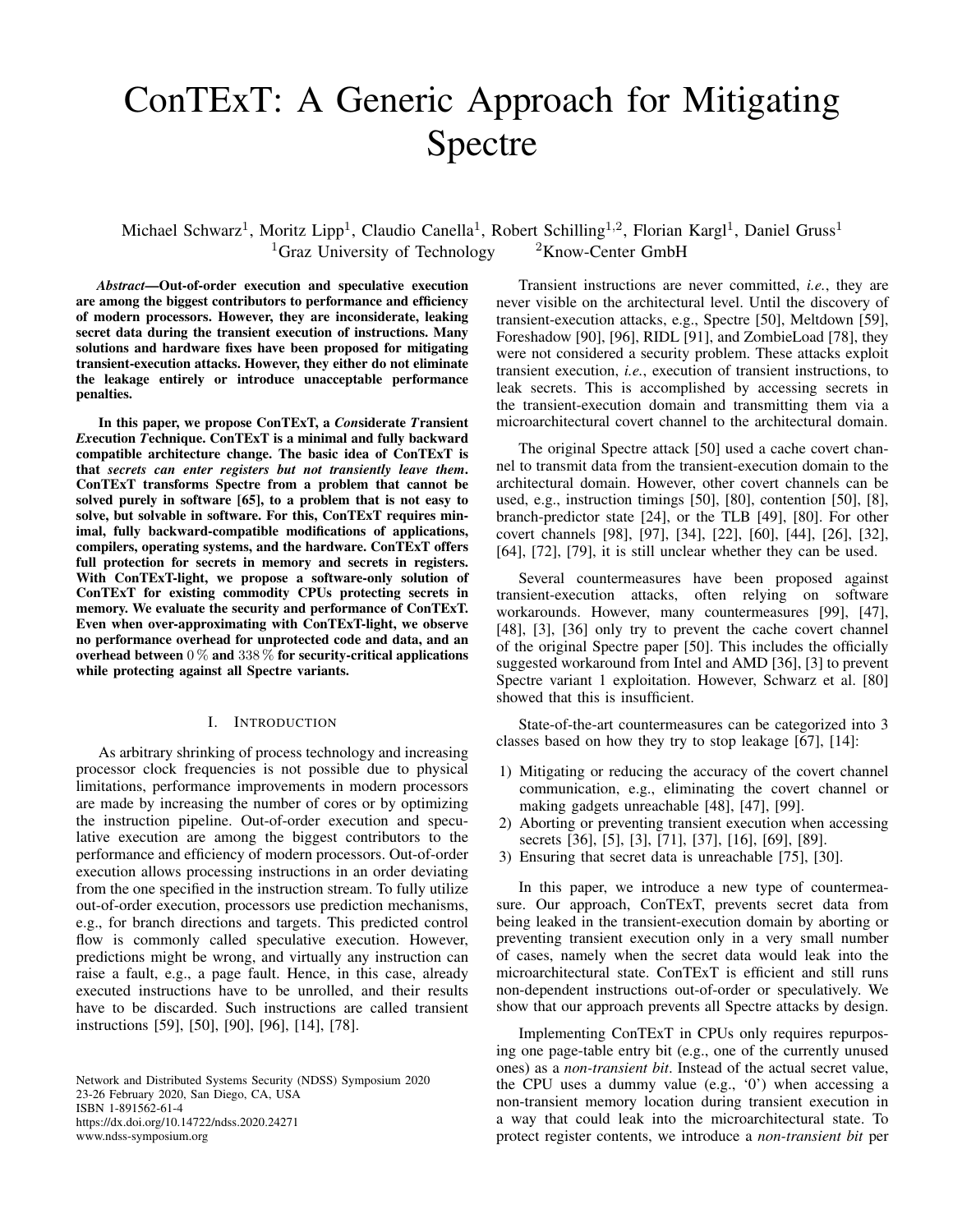register. For the special purpose rflags register (crucial for control-flow changes), we introduce a shadow\_rflags register to track the taint bit-wise, *i.e.*, every bit in the rflags register has a corresponding taint bit. Same as for the memory locations, the CPU will use a dummy value during transient execution instead of the actual register content.

Today, mitigating certain Spectre variants already requires annotation of all branches that could lead to a secret-dependent operation during misspeculation [46]. We simply move these annotation requirements to the root, such that the developer only has to annotate the actual variables that can hold secrets in the source code. We do not propagate this information on the source level, *i.e.*, we do not perform software-level taint-tracking. Instead, we propagate this information into the binary to create a separate binary section for secrets, using compiler and linker support. For this section, the operating system sets the memory mapping to *non-transient*. We split the stack into an unprotected stack and a protected stack. The protected stack is marked as *non-transient* to be used as temporary memory by the compiler, e.g., for register spills. Local variables are moved to the transient stack. Similarly, we also split the heap into an unprotected and a protected part and provide the developer with heap-allocator functions that use the protected part of the heap. Thus, there is no performance impact for regular variables. Preventing leakage only requires a developer to identify the assets, *i.e.*, secret values, inside an application. Obviously, this is much easier than identifying *all code locations* which potentially leak secret values. If new Spectre gadgets are discovered (e.g., prefetch gadgets [14]), ConTExT-protected applications do not require any changes. In contrast, if every code location which potentially leaks secrets has to be fixed, the application has to be changed for new types of Spectre gadgets.

To emulate the minimal hardware adaptions ConTExT requires, we over-approximate it via ConTExT-light<sup>1</sup>, a softwareonly solution which achieves an over-approximation of the behavior using existing features of commodity CPUs. ConTExTlight relies on the property that values stored in *uncacheable memory* can generally not be used inside the transientexecution domain [21], [59], except for cases where the value is architecturally in registers, or microarchitecturally in the load buffer, store buffer, or line fill buffer. While ConTExTlight does not provide complete protection on most commodity systems due to leakage from these buffers, it can provide full protection on Meltdown- and MDS-resistant CPUs, e.g., on AMD CPUs, as long as secrets are not in registers. In this paper, we focus on mitigating Spectre-type attacks and consider Meltdown-type attacks out-of-scope. ConTExT-light also allows determining an upper bound for the worst-case performance overhead of the hardware solution. However, this upper bound is not tight, meaning that the actual upper bound can be expected to be substantially lower. Compared to practically deployed defenses against certain Spectre variants [46], ConTExT requires only a simpler direct annotation of secrets inside the program, which can be easily added to any existing C/C++ program to protect secrets from being leaked via transient-execution attacks.

We evaluate the security of ConTExT on all known Spectre attacks. Due to its principled design, ConTExT prevents the leakage of secret data in all cases, as long as the developer does not actively leak the secret. We evaluated the performance overheads of ConTExT-light for several real-world application where we identify and annoted the used secrets. Depending on the application, the overhead is between  $0\%$  and  $338\%$ . In most cases it is lower than the overhead of the currently recommended and deployed countermeasures [36], [5], [3], [71], [75], [16], [53], [87]. To further support the performance analysis, we extended the Bochs emulator with the *nontransient bits* for registers and page tables and extended it with a cache simulator.

Concurrent to our work, NVIDIA patented a closely related approach to our design [10]. However, they do not provide protection for registers, but only for memory locations.

Contributions. The contributions of this work are:

- 1) We propose ConTExT, a hardware-software co-design for considerate transient execution, fully mitigating transientexecution attacks.
- 2) We show that on all levels, only minimal changes are necessary. The proposed hardware changes can be partially emulated on commodity hardware.
- 3) We demonstrate that ConTExT prevents all known Spectre variants, even if they do not rely on the cache for the covert channel.
- 4) We evaluate the performance of ConTExT and show that the overhead is lower than the overhead of state-of-the-art countermeasures.

Outline. The remainder of this paper is organized as follows. In Section II, we provide background information. Section III presents the design of ConTExT. Section IV details our approximative proof-of-concept implementation on commodity hardware. Section V provides security and performance evaluations. Section VI discusses the context of our work. We conclude our work in Section VII.

#### II. BACKGROUND

In this section, we give an overview of transient execution. We then discuss known transient-execution attacks. We also discuss the proposed defenses and their shortcomings.

## *A. Transient Execution*

To simplify processor design and to allow superscalar processor optimizations, modern processors first decode instructions into simpler micro-operations  $(\mu$ OPs) [25]. With these  $\mu$ OPs, one optimization is not to execute them in-order as given by the instruction stream but to execute them *outof-order* as soon as the execution unit and required operands are available. Even in the case of out-of-order execution, instructions are retired in the order specified by the instruction stream. This necessitates a buffer, called reorder buffer, where intermediate results from  $\mu$ OPs can be stored until they can be retired as intended by the instruction stream.

In general, software is seldom purely linear but contains (conditional) branches. Without speculative execution, a processor would have to wait until the branch is resolved before execution can be continued, drastically reducing performance. To increase performance, speculative execution allows a processor to predict the most likely outcome of the branch using

<sup>1</sup>https://github.com/IAIK/contextlight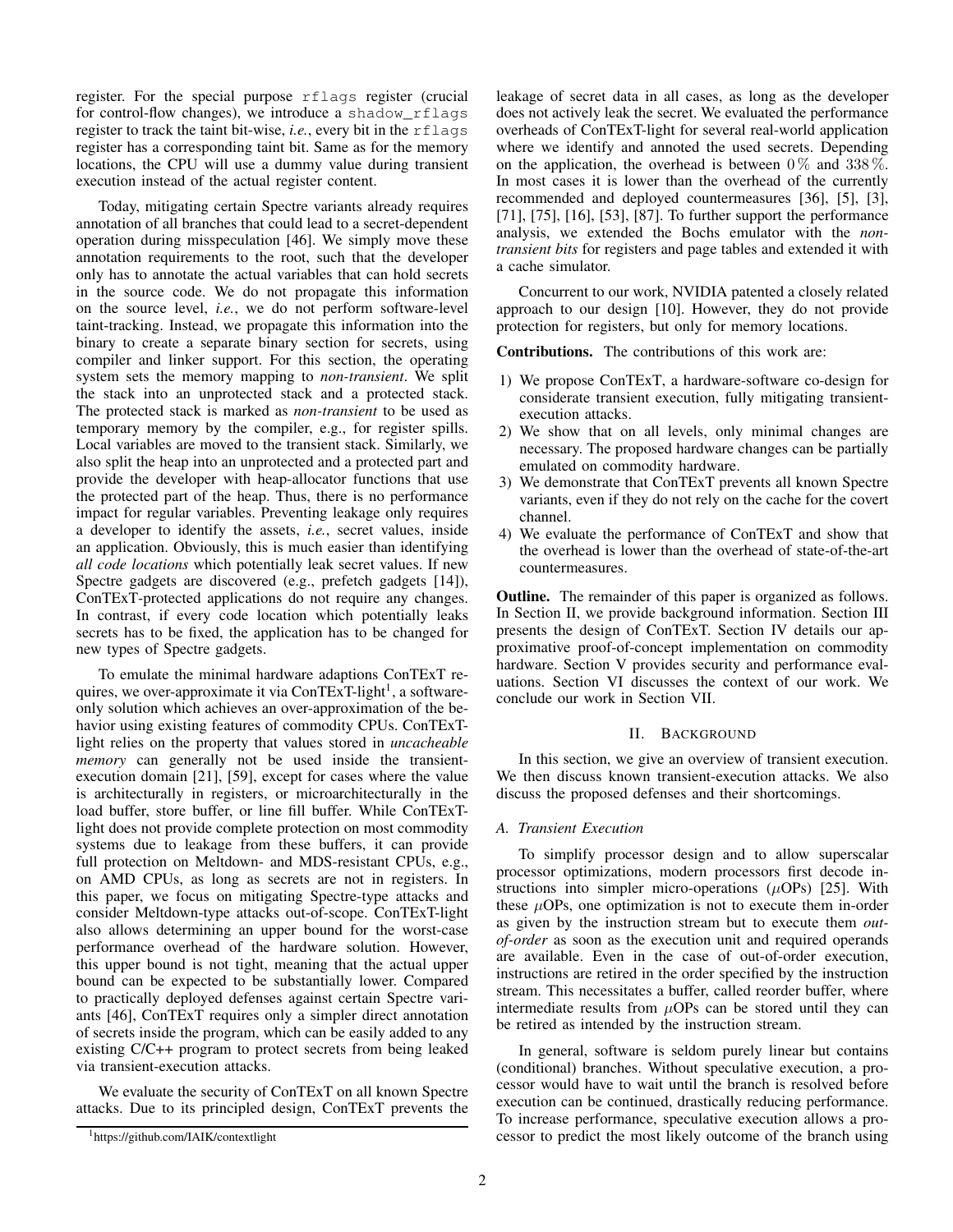various predictors and continue executing along that direction until the branch is resolved.

At runtime, a program has different ways to branch, e.g., conditional branches or indirect calls. Intel provides several structures to predict branches [41], e.g., Branch History Buffer (BHB) [7], Branch Target Buffer (BTB) [57], [23], the Pattern History Table (PHT) [25], and Return Stack Buffer (RSB) [25], [63], [51]. On multi-core CPUs, Ge et al. [26] showed that the branch prediction logic is not shared among physical cores, preventing one physical core from influencing another core's prediction.

Speculation is not limited to branches. Processors can, e.g., speculate on the existence of data dependencies [35]. In the case where the prediction was correct, the instructions in the reorder buffer are retired in-order. If the prediction was wrong, the results are squashed, and a rollback is performed by flushing the pipeline and the reorder buffer. During that process, all architectural but no microarchitectural changes are reverted. Any instruction getting executed out-of-order or speculatively but not architecturally is called a *transient instruction*. *Transient execution* may have measurable microarchitectural side effects.

## *B. Transient-Execution Attacks & Defenses*

While transient execution does not influence the architectural state, the microarchitectural state can change. Attacks that exploit these microarchitectural state changes to extract sensitive information are called transient-execution attacks. So-called Spectre-type attacks [50], [35], [51], [63] exploit prediction mechanisms, while Meltdown-type attacks [59], [90], [91], [78], [13], [96] exploit transient execution following an architectural or microarchitectural fault.

Kocher et al. [50] first introduced two variants of Spectre attacks. The first, Spectre-PHT (Variant 1), exploits the PHT and the BHB such that the processor mispredicts the code path following a conditional branch. If the transiently executed code loads and leaks the secret, it is called a Spectre gadget. Kiriansky and Waldspurger [49] extended this attack from loads to stores, enabling transient buffer overflows and, thus, extending the number of possible Spectre gadgets.

Spectre-BTB (Variant 2) [50] targets indirect branches and poisons the BTB with attacker-chosen destinations, leading to transient execution of the code at this attacker-chosen destination. An attacker mistrains the processor by performing indirect branches within the attacker's own address space to the address of the chosen address, regardless of what resides at this location. Chen et al. [17] showed that this can also be exploited in SGX.

For a memory load, the processor checks the store buffer for stored values to this memory location. Spectre-STL (Variant 4) [35], Speculative Store Bypass, exploits when the processor transiently uses a stale value because it could not find the updated value in the store buffer, e.g., due to aliasing.

Spectre-RSB [51] and ret2spec [63] are Spectre variants targeting the RSB, a small hardware stack of recent return addresses pushed during recent *call* instructions. When a *ret* is executed, the top of the RSB is used to predict the return address. An attacker can force misspeculation in various ways, e.g., by overfilling the RSB, or by overwriting the return address on the software stack.

All of the attacks discussed above have three things in common. First, they all use transient execution to access data that they would not access in normal, considerate execution. Second, they use this data to influence the microarchitectural state, which can be observed using microarchitectural attacks, e.g., Flush+Reload [100]. Third, all are executed locally on the victim machine, requiring the attacker to run code on the machine. Schwarz et al. [80] extended the original Spectre attack with a remote component and demonstrated that the microarchitectural state of the AVX2 unit can be used instead of the cache state to leak data.

Meltdown-type attacks exploit deferred handling of exceptions. They do not exploit misspeculation but use other techniques to execute instructions transiently. Between the occurrence of an exception and it being raised, instructions that access data retrieved by the faulting instructions can be executed transiently. The original Meltdown attack [59] exploited the deferred page fault following a user/supervisor bit violation, allowing to leak arbitrary memory. A variation of this attack allows an attacker to read system registers [5], [36]. Van Bulck et al. [90], [96] demonstrated that this problem also applies to other page-table bits, namely the present and the reserved bits. Canella et al. [14] analyzed different exception types, based on Intel's [42] classification of exceptions as *faults*, *traps*, and *aborts*. They found that all known Meltdown variants so far have exploited faults, but not traps or aborts. With so-called *microarchitectural data sampling* (MDS) attacks, Meltdown-type effects have been demonstrated on other internal buffers of the CPU. RIDL [91] and ZombieLoad [78] leak sensitive data from the fill buffers and load port. Fallout [13] exploits store-to-load forwarding to leak previous stores from the CPUs store buffer.

Defenses. Since the discovery of Spectre, many different defenses have been proposed. The easiest and most radical solution would be to entirely (or selectively) disable speculation at the cost of a huge decrease in performance [50]. Intel and AMD proposed a similar solution by using serializing instructions on both outcomes of a branch [3], [36]. Evtyushkin et al. [24] proposed to allow a developer to annotate branches that could leak sensitive data, which are then not predicted. Unfortunately, on Intel CPUs, serializing branches does not prevent microarchitectural effects such as powering up AVX units, or TLB fills [80].

For mitigating the RSB attack vector, Intel proposes RSB stuffing [37]. Upon each context switch, the RSB is filled with the address of a benign gadget.

Google Chrome limits the amount of data that can be extracted by introducing *site isolation* [75]. Site isolation relies on process isolation, *i.e.*, each site is executed in its own process. Thus, Spectre attacks cannot leak secrets of other sites. Speculative Load Hardening [16] and YSNB [69] are similar proposals, both limiting speculation by introducing data dependencies between the array access and the condition.

SafeSpec [47] and InvisiSpec [99] introduce additional shadow hardware for speculation. The results of transient instructions are only made visible to the actual hardware when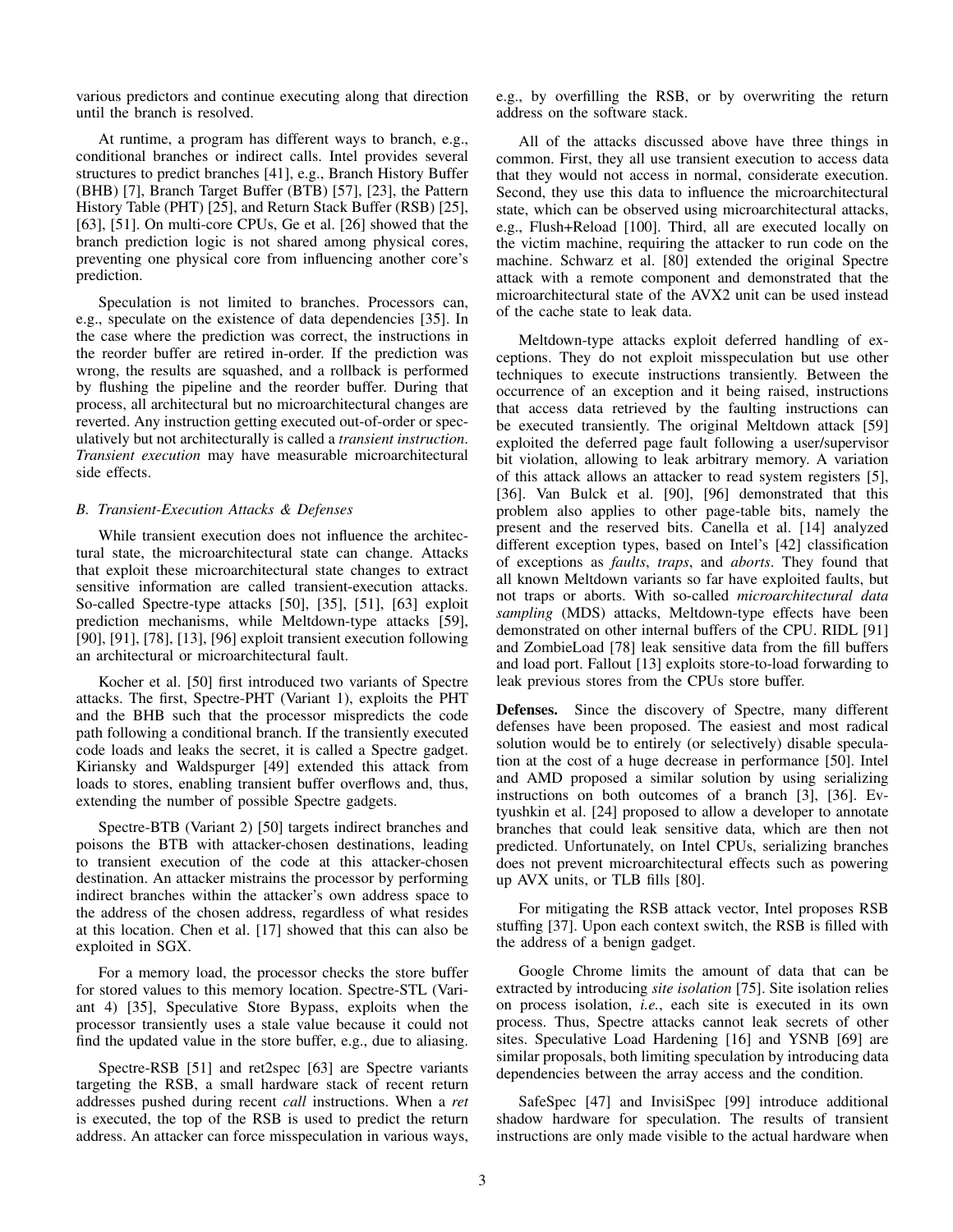the processor determined that the prediction was correct. Both methods require major changes to the hardware.

DAWG [48] is another proposal requiring significant hardware changes. The idea is to partition the cache to create protection domains that are disjoint across ways and metadata partitions. Additionally to hardware changes, the approach requires changes to the replacement policy and cache coherence protocol to incorporate the protection domain.

All local Spectre variants so far use either Flush+ Reload [100], [50], [35], [51], [63] or Prime+Probe [70], [88] to extract information from the covert channel, requiring access to a high-resolution timer. Thus, a defense mechanism is to reduce the accuracy of timers [66], [73], [86], [93] and eliminate methods to construct different timers [79].

To mitigate Spectre variant 2, both Intel and AMD extended the ISA with mechanisms to control indirect branches [4], [38], namely Indirect Branch Restricted Speculation (IBRS), Single Thread Indirect Branch Prediction (STIBP), and Indirect Branch Predictor Barrier (IBPB). With IBRS, the processor enters a special mode, and predictions cannot be influenced by operations outside of it. STIBP restricts the sharing of branch prediction mechanisms among hyperthreads. IBPB allows flushing the BTB. Future processors implement enhanced IBRS [37], a hardware mitigation for Spectre variant 2. With *retpoline* [89], Google proposes an alternative technique to protect against branch poisoning by ensuring that the return instruction predicts to a benign endless loop through the RSB. Similarly, Intel proposed *randpoline* [12], a heuristic but more efficient version of retpoline.

To mitigate Spectre variant 4, Intel provides a microcode update to disable speculation on the store buffer check [38]. The new feature, called Speculative Store Buffer Disable (SSBD), is also supported by AMD [2]. ARM introduced a new barrier (SSBB) which prevents loads after the barrier from bypassing a store using the same virtual address before the barrier [5]. Future ARM CPUs will feature a configuration control register that prevents the re-ordering of stores and loads. This feature is called Speculative Store Bypass Safe (SSBS) [5].

So far, all the proposed defense mechanisms against Spectre attacks either require substantial hardware changes or only consider cache-based covert channels. In the latter case, an attacker can circumvent the defense by using a different covert channel, e.g., AVX [80], TLB [77], or port contention [8]. This focus on cache covert channels only and the huge decrease in performance caused by state-of-the-art Spectre defenses shows the necessity for the development of efficient and effective defenses.

To mitigate microarchitectural attacks on the kernel, and specifically KASLR breaks, Gruss et al. [30] proposed KAISER, a kernel modification unmapping most of the kernel space while running in user mode [30]. As KAISER also mitigates Meltdown, the idea of KAISER has been integrated into all major operating systems, e.g., in Linux as KPTI [62], in Windows as KVA Shadow [43], and in Apple's xnu kernel as double map [58]. With the PCID and ASID support of modern processors, the performance overheads appear acceptable for real-world use cases [28], [29]. Additionally, to mitigate Foreshadow [90] on SGX enclaves, microcode updates are necessary. To mitigate Foreshadow-NG [96], several further steps need to be implemented for full mitigation. The kernel must use non-present page-table entries more carefully, e.g., not store the swap disk page frame number there for swappedout pages. When using EPTs (extended page tables), the hypervisor must make sure that the L1 cache does not contain any secrets when switching into a virtual machine.

To mitigate MDS attacks [91], [78], [13], microcode updates are necessary that enable a legacy instruction to flush the affected microarchitectural buffers [40]. Furthermore, in environments utilizing simultaneous multithreading, the operating system must only schedule processes within the same security domain to sibling threads to mitigate user to user attacks [40]. To protect from attacks against the kernel, the operating system must guarantee a synchronized entry and exit on system calls and interrupts such that no untrusted user code is executed on a sibling thread [40]. To replace the expensive software workarounds, newer CPU microarchitectures provide fixes in hardware and, thus, are already resistant against Meltdowntype attacks [39]. In this paper, we focus on mitigating only Spectre-type attacks and consider Meltdown-type attacks outof-scope.

## *C. Taint Analysis*

Taint tracking is used to track data-flow dependencies on a hardware level [19], [83], binary-level [18], [76], or source level [81]. Taint analysis has a wide range of security applications: detecting vulnerabilities, e.g., by tracking untrusted user input; malware analysis, e.g., analyzing information flows in binaries; test case generation, e.g., automatically generating inputs. This can be either done statically [6], [94] or dynamically [68], [74].

Dynamic taint analysis allows tracking the information flow between sources and sinks [76]. Any value that depends on data derived from a tainted source, e.g., user input, is considered *tainted*. Values that are not derived from tainted sources are considered *untainted*. A policy defines how taint flows as the program executes and how new taints are introduced. Over-approximation can occur when tainting a value that is not derived from a taint source.

Taint tracking has also been proposed on a hardware level [92], [45], [56], [10], yet not in the context of speculative execution.

## III. DESIGN OF CONTEXT

In this section, we present the design of ConTExT, a considerate transient execution technique.

The idea of ConTExT is to introduce a new type of memory mappings, namely *non-transient* mappings. The *nontransient* option indicates that the mapping contains secrets that must not be accessed within the transient-execution domain. Consequently, *non-transient* values must not be used in transient operations, neither directly nor in a derived form, *iff* the effect of the transient operation could be microarchitecturally observable. Thus, there cannot be any perturbations of the microarchitectural CPU state, which might disclose *nontransient* values via side channels. To track whether a value is *non-transient* and must be protected, registers also track the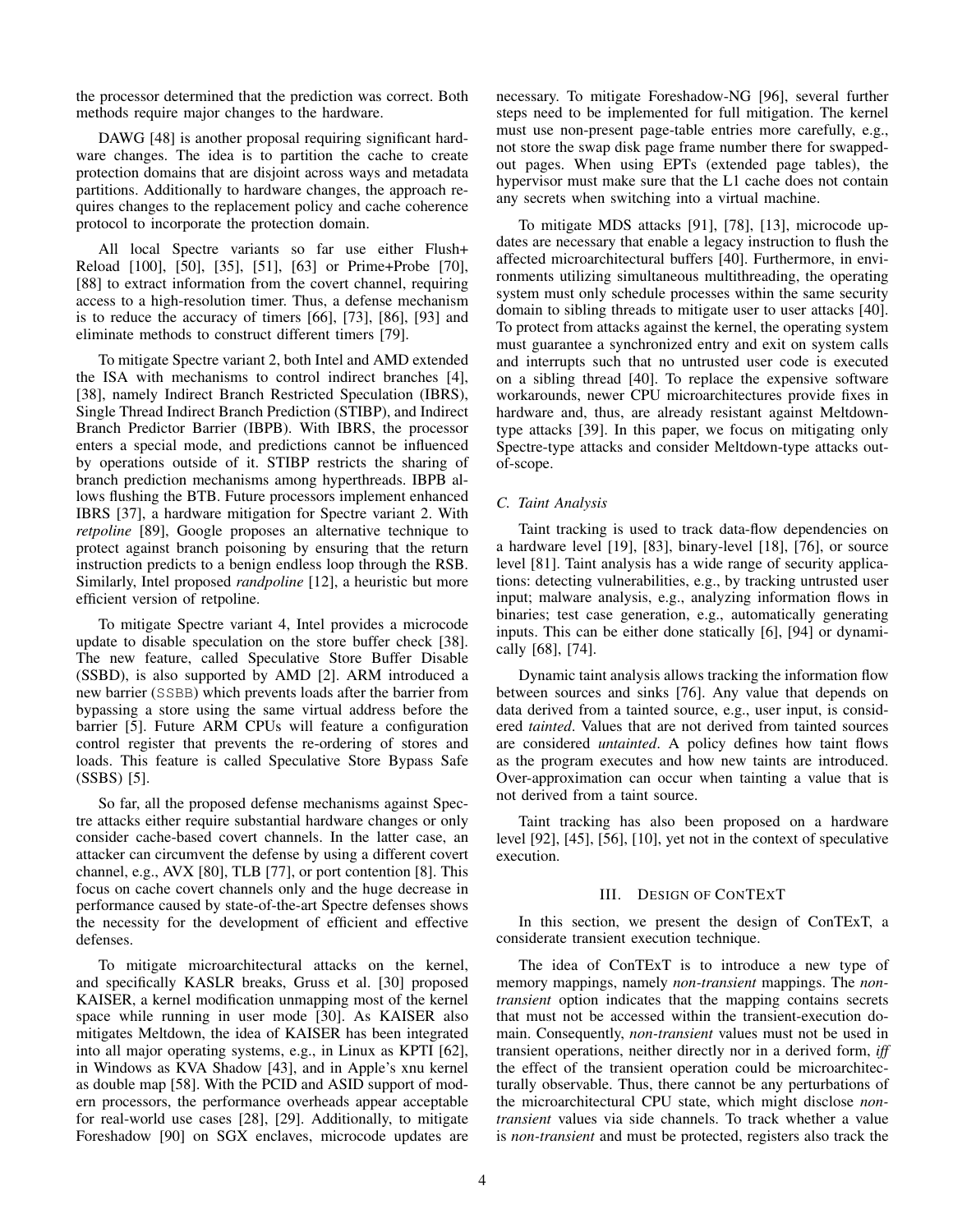*non-transient* state. To ensure not only the original but also derived values are protected, this information is propagated to the results of operations using these values, until the secret is destroyed, e.g., by overwriting it.

Security Claim. A processor with ConTExT mitigates all speculative execution attacks as the processor cannot use *non-transient* registers in any way that would influence the microarchitectural state. Hence, if a software implementation is leakage-free on a strict in-order machine, it will also be leakage-free on an out-of-order or speculative machine with ConTExT, iff secrets are annotated.

ConTExT is a multi-level countermeasure which works on the application-, compiler-, operating-system-, and hardwarelevel. An application developer annotates secret values, and possible memory destinations for secret values in the source code, which the compiler groups inside the binary and marks as secret.

Besides annotation of secrets, it would also be possible to architecturally define groups of secrets, e.g., based on the data type as suggested by Carr and Payer [15], or by defining all userspace memory and user input as secret as proposed by Taram et al. [85]. However, this can be very expensive, and consequently, related work is also investigating annotationbased protection mechanisms [101].

When the operating system loads the binary, memory regions containing the annotated secrets are marked *nontransient*. The hardware does all subsequent tracking of secrets. The operating system only has to be aware of secret register states on interrupts, e.g., context switches. Other than these minimal changes, there are no additional adaptions required on any level of the software stack.

The full-protection ConTExT requires small hardware changes, which retrofits already existing mechanisms in today's CPUs, *i.e.*, there is no re-design required. Moreover, the change is fully backward compatible with existing hardware and software (*i.e.*, applications, libraries, and operating systems). As hardware changes cannot be conducted on commodity CPUs, we evaluate ConTExT based on ConTExT-light, an over-approximation which only requires software changes. As illustrated in Figure 1, ConTExT is a more considerate variant of transient execution. An unprotected application executes all instructions, including the instruction leaking the secret. In contrast, with the state-of-the-art solution of using lfences, the CPU stalls at the fence and aborts the transient execution, *i.e.*, it cannot continue to transiently execute any instruction at all. ConTExT has the advantage that the instructions leaking the secret are not executed, while independent instructions (marked with arrows) later on in the instruction stream can still be executed during the out-of-order execution. Although these instruction cannot retire, they already warm up caches and buffers, e.g., by triggering prefetchers. With ConTExTlight, the memory location containing the secret is marked as uncachable, which already leads to a CPU stall in current processors when accessing the memory location in transient execution. However, independent instruction can still be executed during the out-of-order execution. Current CPUs implement this by executing memory loads for memory marked as uncachable only at retirement, *i.e.*, the corresponding load instruction is only executed if it is at the head of the reorder buffer [27]. This is also the case for the lock prefix [20]. We envision to use the same mechanism for ConTExT.

ConTExT protects secrets which are stored in cache and DRAM, *i.e.*, attackers cannot access data from memory locations marked as *non-transient* during transient execution, and registers if they have been filled with data from protected cache or DRAM locations or other protected registers. ConTExTlight cannot protect secrets while they are architecturally stored in registers of running threads. Furthermore, ConTExT-light is not designed as a protection against Meltdown-type attacks. Mitigating Meltdown-type attacks, including MDS attacks, is orthogonal to our work, and we consider it out of scope. We only use it to obtain an upper bound for the performance overheads of ConTExT. Note that this upper bound is not tight, *i.e.*, the actual upper bound is expected to be substantially lower.

ConTExT is a multi-level countermeasure consisting of 3 major components which we describe in this section:

- 1) *non-transient* memory mappings (cf. Section III-A),
- 2) tracking of *non-transient* data (cf. Section III-B), and
- 3) software (*i.e.*, OS, compiler, and application) support for the hardware features (cf. Section III-C).

## *A. Non-Transient Memory Mappings*

We present three possible implementations of *non-transient* memory mappings, *i.e.*, memory mappings, which indicate that the values cannot be used during transient execution.<sup>2</sup> All variants allow integrating ConTExT into the current architecture while maintaining backward compatibility, *i.e.*, if the operating system is not aware of ConTExT, the changes have no side effects. Hence, to implement ConTExT, *only one of the following* variants has to be implemented.

Currently Reserved Page-Table Entry Bit. There is already sufficient space to store the *non-transient* bit in the page tables of commodity CPUs. On Intel 64-bit (IA-32e) systems, each page-table entry has 64 bits, comprised of a 52-bit physicaladdress field and several flags. However, most processors do not support full 52 bits, but only up to 46 bits, which allows working with up to 64 TB of physical RAM if the hardware supports it.

Figure 2 shows a page-table entry for x86-64. Besides the already used bits, there are the 6 bits between bit 46 and 51, which are currently reserved for future use. This future use could be the extension of the physical page number if more physical memory is supported in future CPU generations. However, it could also be the repurposing of one of the bits (e.g., the last reserved bit) as a *non-transient* bit. This reduces the theoretical maximum amount of supported memory by factor 2. Thus, instead of 4 PB, CPUs could only support 2 PB of physical memory. The repurposing of a reserved bit is automatically backwards-compatible, as the reserved bits currently have to be '0'. Hence, using such a bit does not have any undesirable side effects on legacy software.

<sup>&</sup>lt;sup>2</sup>Concurrent to our work, NVIDIA patented a proposal closely related to our design [10]. However, they do not provide protection for registers, but only for memory locations. Similarly, also in concurrent work, Intel released a whitepaper introducing the idea of a new memory type against Spectre attacks [84].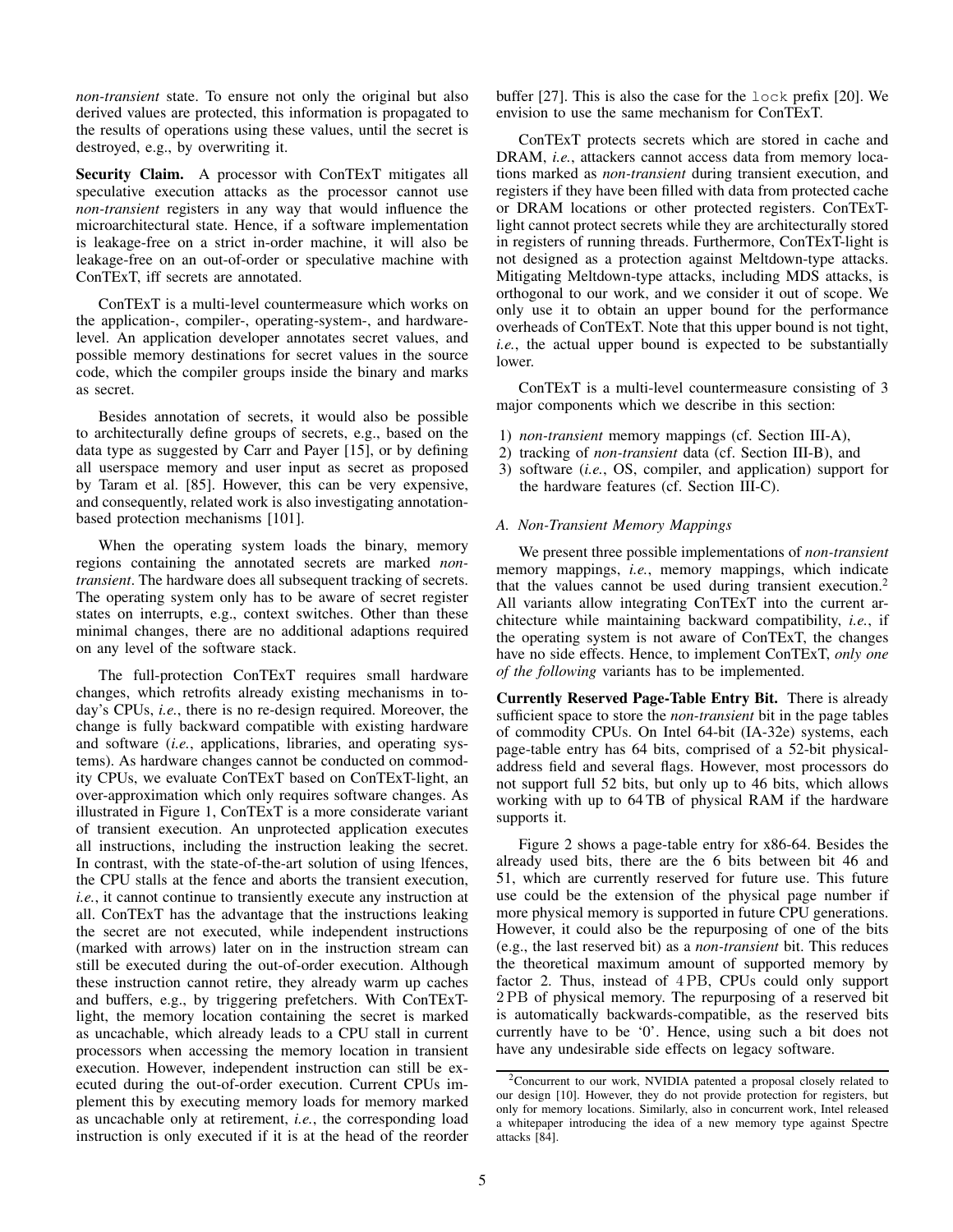

Fig. 1: Comparison of ConTExT with the current solution against the first Spectre attack example [50]. The leaking access, *i.e.*, the only line that must not be executed, is highlighted. The arrows show which instructions can be executed in the out-of-order execution. An unprotected application executes all instructions, including the one leaking the secret. Serializing barriers and ConTExT-light provide protection against Spectre-type attacks on commodity systems, as empirically shown in Figure 3.



Fig. 2: A page-table entry on x86-64 consists of 64 bits which define properties of the virtual-to-physical memory mapping. Besides the already used bits, physical page number, and ignored bits (which can be freely used), there are 6 physical address bits that are currently reserved for future use since hardware is limited to 46-bit physical addresses. Future processors may support longer physical addresses.

Currently Ignored Page-Table Entry Bit and Control Register. An alternative to using one of the reserved bits is to use one of the ignored bits. These bits can be freely used by the operating system, thus, simply repurposing them is not possible. However, if the feature has to be actively enabled, the operating system is aware of the changed semantics of the specific ignored bit. Note that this approach was already taken for several other page-table bits, e.g., the protection key and the global bit are enabled via CR4 and they are ignored otherwise. Hence, we also propose enabling the feature using a bit in one of the CPU control registers, e.g., CR4, EFER, or XCR0. These registers are already used for enabling and disabling securityrelated features, such as read-only pages, NX (no-execute) or SMAP (supervisor mode access prevention). Moreover, these registers still have up to 54 unused control bits which can be used to enable and disable the *non-transient* bit.

An advantage of repurposing an ignored bit is that CPU vendors do not lose potential address-space bits. That is, this approach is compatible with physical address spaces of up to 4 PB in future hardware. However, the approach comes with the limitation that operating systems cannot freely use TABLE I: The currently supported memory types which can be used in the PAT (Intel 64-bit systems), and the additional non-transient type (bold-italic) as new memory type.

| Value          | Type | <b>Description</b>                                                   |  |  |
|----------------|------|----------------------------------------------------------------------|--|--|
| 0              | UC.  | Strong uncacheable, never cached                                     |  |  |
|                | WС   | Write Combining (subsequent writes are combined and written<br>once) |  |  |
| $\overline{2}$ | NS.  | Non-transient, cannot read in transient execution domain             |  |  |
| 3              |      | Reserved                                                             |  |  |
| 4              | WT   | Write Through (reads cached, writes written to cache and<br>memory)  |  |  |
| 5              | WP   | Write Protected (only reads are cached)                              |  |  |
| 6              | WB   | Write Back (reads/writes are cached)                                 |  |  |
| 7              | HC-  | Uncacheable, overwritten by MTRR                                     |  |  |

the retrofitted ignored bit anymore, as it is now used as the *non-transient* bit.

Memory Type using Page-Attribute Table. A third alternative is to retrofit the Page-Attribute Table (PAT), a processor feature allowing the operating system to reconfigure various attributes for classes of pages. The PAT allows specifying the *memory type* of a memory mapping. On x86, there are currently 6 different memory types which define the cache policy of the memory mapping.

Table I shows the memory types which can be set using the PAT, including our newly proposed non-transient memory type. The PAT itself provides 8 entries for memory types. Such a PAT entry is applied to a memory mapping via the 3 pagetable-entry bits '3' (write through), '4' (uncacheable), and '7' (PAT). These 3 bits combined to a 3-bit number select one of the 8 entries of the PAT.

Thus, to apply the non-transient memory type to a memory mapping, the OS sets one of the PAT entries to the nontransient memory type '2'. Then, this PAT entry can be applied through the existing page-table bits to any memory mapping. As the PAT supports 8 entries, and there are currently only 6 memory types (7 if the non-transient type is included), it is still possible to use all supported memory types concurrently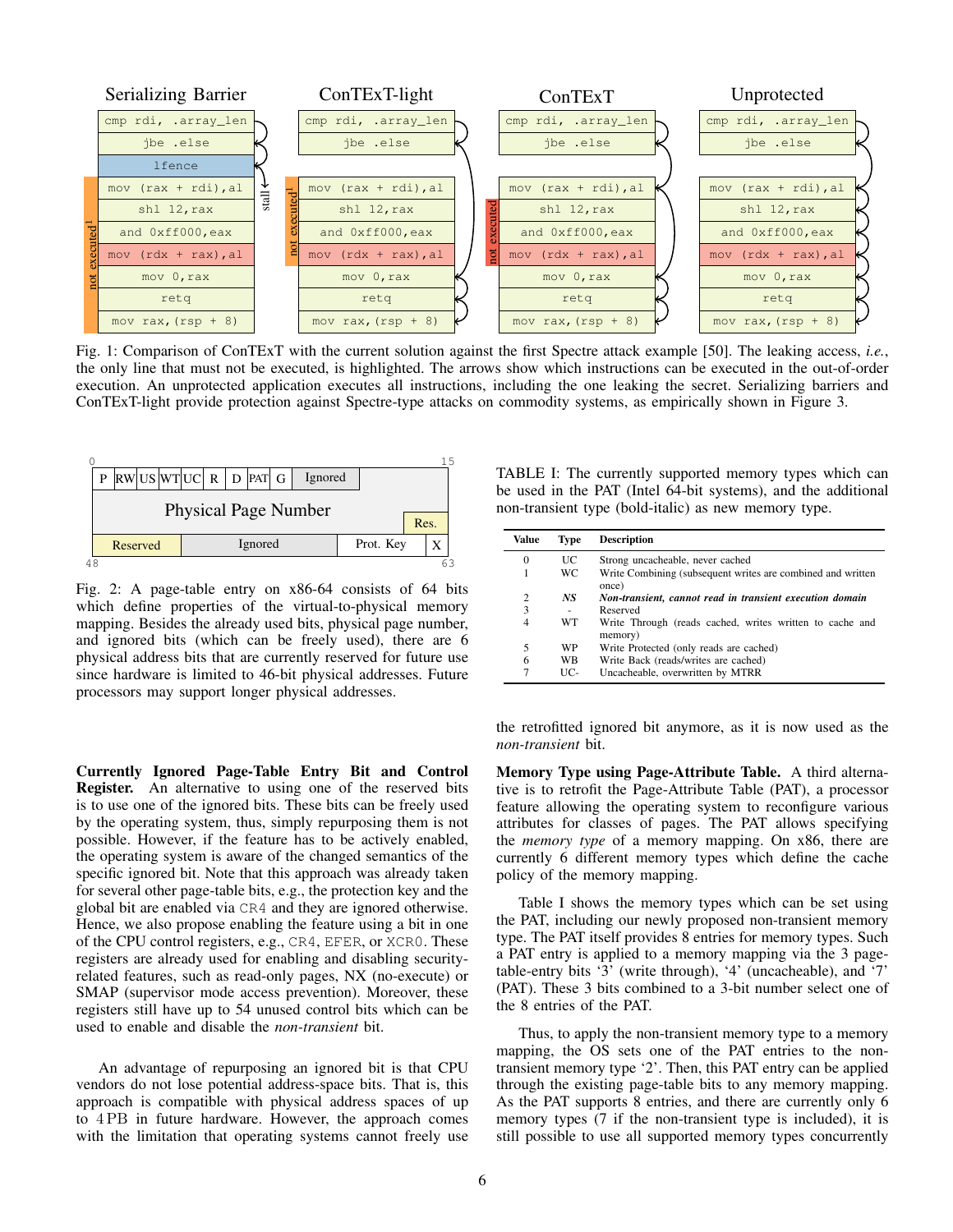on different pages, *i.e.*, the approach is fully backwardscompatible.

An advantage of this approach is that no semantic changes have to be made to page-table entries, *i.e.*, all bits in a pagetable entry keep their current meaning. However, this variant may require more changes in the operating system, as e.g., Linux already utilizes all of the PAT entries (some memory types are defined twice).

## *B. Secret Tracking*

*Non-transient* mappings ensure that *non-transient* memory locations cannot be accessed during transient execution. However, we still need to protect secret data that is already loaded into a register. Registers in commodity CPUs do not have a memory type or protection. Thus, we require changes to the hardware to implement protection of registers. Based on patents from Intel [45], VMWare [56], and NVIDIA [10], we expect such tracking features to be implemented in future CPUs. Venkataramani et al. [92] proposed a technique in hardware that also taints registers, however, to identify software bugs rather than overly eager speculative execution.

Tainting Registers. For ConTExT, we introduce one additional *non-transient* bit per register, *i.e.*, a *taint* (cf. Section II-C). The *non-transient* bit indicates whether the value stored in the register is *non-transient* or not. If the bit is set, the entire register is marked as *non-transient*, otherwise, the register is unprotected. The taint generally propagates from memory to registers and from registers to registers. The rationale behind this is that results of operations on secret data have to be considered secret as well. Accessing only parts of a tainted register, e.g., eax instead of rax, still copies the taint from the source register to the target register and taints the entire target register, as we only have a single *non-transient* bit per register. This is also true for taint propagation in any other use of a tainted register.

One special case is the rflags register. The rflags register is a special purpose register, updated upon execution of various instructions. For the rflags register, we introduce a shadow\_rflags register to track the taint bit-wise due to the special use of the single bits in this register for control flow. The taint propagation rules still apply, but the bits of rflags are tainted independently. Operations that update the rflags register can execute transiently. However, using a tainted bit from the rflags propagates the taint to the target operands in the case of register targets. For memory targets, regardless of the secret value, a default value is returned. Finally, branching on a tainted bit from the rflags stalls the pipeline to prevent any leakage. In general, we assume that the protected application is written in a side-channel-resistant manner. Hence, there should not be any secret-dependent branches. If there are such branches, ConTExT protects them but it might lead to unnecessary stalls.

We keep taint propagation very simple and consider only instructions with registers as destination operands. If any *nontransient* memory location is used as a source operand to an instruction, the instruction taints the destination registers, *i.e.*, the *non-transient* bit is set for every destination register. Similarly, if any *non-transient* register is used as a source operand to an instruction, the instruction also taints the destination registers. Thus, if a secret is loaded into a register, it is tracked through all register operations.

The taint is not propagated if the destination operand(s) are memory location(s), as all memory locations already have a *non-transient* bit managed by the operating system. However, if the instruction directly, or due to the fact that the destination operand(s) are memory location(s), influences the microarchitectural state, the instruction does not use the actual secret value but instead either stalls or works with a dummy value. This also includes branch instructions if the corresponding shadow\_rflags bit is set. That is, branching on a secret stalls the pipeline.

Untainting Registers. There are not only operations which taint registers, but also operations which untaint registers. Replacing the entire content of a register without using *nontransient* memory or registers untaints the register. We do this to avoid over-tainting registers; a problem pointed out in earlier works [82]. In particular, all immediate or untainted values which replace the content of a register untaint it. Writing a tainted register to a normal memory location, *i.e.*, a memory location which is not marked as *non-transient*, also untaints the register. The rationale behind this is that if registers are spilled to normal (*i.e.*, insecure) memory locations, a potential secret can be leaked anyway. If such a memory operation happens unintentionally, it is a bug in the program and has to be fixed at the software level. As the developer has knowledge of secrets used in the application, it is assumed that the developer moves secrets only to memory locations marked as *non-transient* if the secrets should stay secret. In many cases, however, moving secrets to normal memory is intentional behavior, as the developer decided that the register does not contain a secret anymore. For instance, the output of a cryptographic cipher does not need protection from transient-execution attacks. Thus, the automated untainting keeps the number of tainted registers small.

Taint Propagation across Memory Operations. As the taint bit is an additional bit for each register, it can only be propagated to other registers, not to memory. If an operation writes a secret (*i.e.*, tainted) register to memory, the taint bit is irrecoverably lost. While this is intended if the developer explicitly writes values to memory, it might have undesirable consequences if this happens implicitly, e.g., due to the inner workings of the compiler. In Section III-C, we introduce the required changes to the compiler which ensure that the compiler never accidentally spills non-transient values to transient memory locations.

However, the compiler inevitably has to temporarily store (insecure) registers within memory regions marked as *nontransient*. With the solution as described so far, we would over-approximate and taint more and more registers over time by spilling them to *non-transient* memory locations and reading them back from there. Hence, spilling registers is not a security problem (*i.e.*, tainted registers are never untainted, only untainted registers are tainted), but a loss in performance due to unnecessarily tainted registers.

Optimizing Performance via Caching. To prevent this potential performance loss, we propose an additional change to the cache to reduce the impact of the taint over-approximation. We introduce one additional bit of meta data per 64 bits to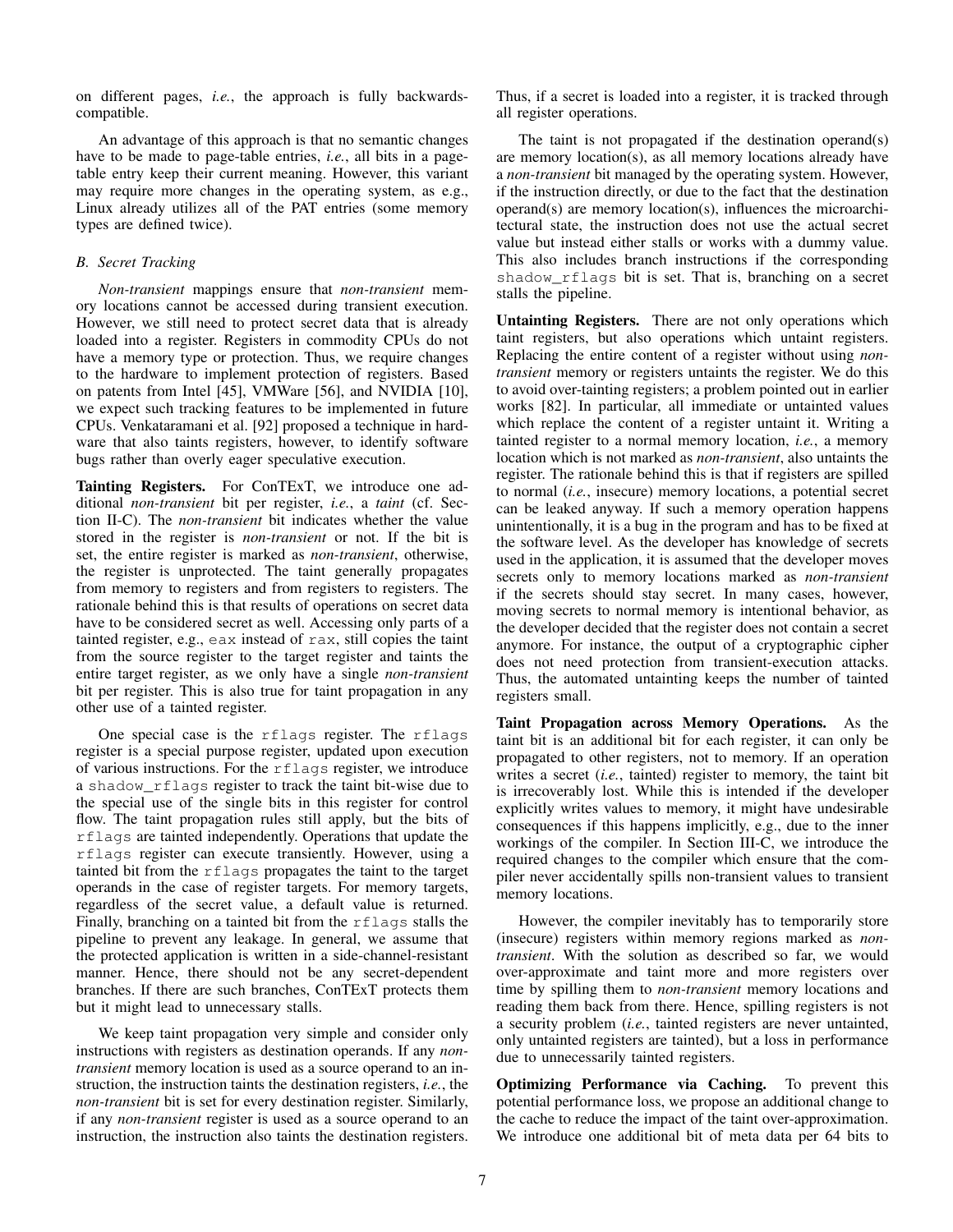the cache, *i.e.*, 8 additional bits of meta data per 64 B cache line. This allows us to store the register-taint information transparently in the cache. Note that this change does not influence the architectural size of a cache line, as it only extends the meta data that is already stored for each cache line. Whenever a register is written to *non-transient* memory, the taint bit of the register is stored in the corresponding cache line. When reading from memory, the bit stored in the cache line has precedence over the information from the TLB, *i.e.*, the cache overwrites the taint bit defined by the memory mapping. The information in the cache allows the hardware to temporarily keep track of the taint information of a register if the register value is moved to the stack. This happens, e.g., if register values are spilled on the stack, exchanged via the stack, or upon function calls.

Evicting the cache line corresponding to a register is never a security issue. An evicted cache line only loses the information that a register was *not tainted*. Thus, if the cache line is evicted, the registers become automatically tainted.

*1) Taint Control:* Besides the automated tainting and untainting of registers, ConTExT provides a privileged interface to modify the taint of registers. This interface is necessary for the operating system to save and restore taint values upon context switches.

A straightforward solution would be to introduce new instructions in the ISA. However, we try to keep the hardware changes to a minimum, especially changes which are not hidden in the microarchitecture. Hence, we propose instead to use model-specific registers (MSR) to access the taint information of registers.

Read/Write Taint. To read and write the current taint information of all registers, we introduce an MSR IA32\_TAINT. The taint bit of every architectural register directly maps to one bit of this MSR, which allows the operating system to read and write all taint bits in a single operation. As there are only 56 architectural registers (16 general purpose, 8 floating point, 32 vector) which have to be tracked, one 64-bit MSR is sufficient to read or write all taint bits at once. While the physical register file typically contains more registers, these are not visible to the developer. Hence, the MSR only has to provide access to the taint bits of the architectural registers.

Interrupt Handling. MSRs can only be accessed indirectly using an instruction (*i.e.*, rdmsr on x86), and require registers both to specify the MSR and as source and destination operands. On an interrupt, the first thing to save should be the IA32\_TAINT MSR, because it contains the taints of the previous context. However, as registers must not be clobbered in the interrupt routine, all the registers used in the interrupt handler have to be saved first. We resolve this problem by automatically copying the IA32\_TAINT to an additional MSR, IA32\_SHADOW\_TAINT, on every interrupt. This ensures that the taint of all registers is preserved before any taint is potentially modified by a register operation in the interrupt handler. The IA32\_SHADOW\_TAINT can then be treated like any other register, e.g., the operating system can save it into a kernel structure upon a context switch.

When returning from an interrupt, the CPU restores the values from IA32\_SHADOW\_TAINT to the register taint values. Hence, with this mechanism, we ensure that an interrupt does not influence the taint value of any register. This also works for the unlikely event of nested interrupts, *i.e.*, if an interrupt is interrupted by a different interrupt. The only critical region in such a case is if the first interrupt has not yet locally saved the IA32\_SHADOW\_TAINT MSR, and the second interrupt overwrites the MSR. However, as long as within this critical region (*i.e.*, the time window between first interrupt and second interrupt) no register is untainted, there can be no leakage. In Section III-C, we show that this situation can be avoided solely in software.

# *C. Software Support*

We propose changes to applications, compilers, and operating systems to leverage the hardware extensions introduced in Section III-A and Section III-B. The idea is that instead of annotating all branches that potentially lead to a secretdependent operation, application developers simply annotate the secret variables in their applications directly. These annotations are processed by the compiler and then forwarded to the operating system to establish the correct memory mappings (cf. Section III-A).

Compiler. The compiler parses the annotations of secrets. Annotations are already implemented in modern compilers, e.g., with \_\_attribute\_((annotate("secret"))) in clang. The secrets identified this way are allocated inside a dedicated section of the binary. The compiler marks this section as *non-transient*. The operating system maps this section from the binary using a *non-transient* memory mapping.

Besides parsing the annotations, our modified compiler ensures that it never spills data from registers marked as secret into unprotected memory. Otherwise, an attacker could leak the spilled secrets from memory. Still, it is unavoidable that the compiler spills registers to the stack, e.g., to preserve register contents over function calls. Furthermore, due to the calling convention, some (possibly secret) values have to be passed over the stack. Hence, we have to assume that the stack contains secrets. As a consequence, the stack has to be mapped using a *non-transient* memory mapping as well.

To reduce the performance impact of a *non-transient* stack, we modify the compiler to only use the *non-transient* stack if really necessary. This *non-transient* stack only contains register spills, possibly function arguments, and return values. All other values are stored at a different memory location, the *unprotected* stack. This concept is similar to the SafeStack [52] and our implementation even reuses parts of the SafeStack infrastructure of modern compilers. The difference to SafeStack, where only "unsafe" memory allocations (e.g., buffers) are stored on the SafeStack, is that we move all variables normally allocated on the stack to the *unprotected* stack. Thus, for ConTExT, only the absolute minimum is stored on the *nontransient* stack, e.g., return addresses. By only moving local variables to the *unprotected* stack, and leaving return addresses and function arguments on the stack, we do not break ABI compatibility with existing binaries. Thus, a developer can still use external libraries without recompiling them, and libraries compiled for ConTExT can be used in ordinary unprotected applications.

Moving local variables from the stack to a different memory location does not impact the runtime of the application and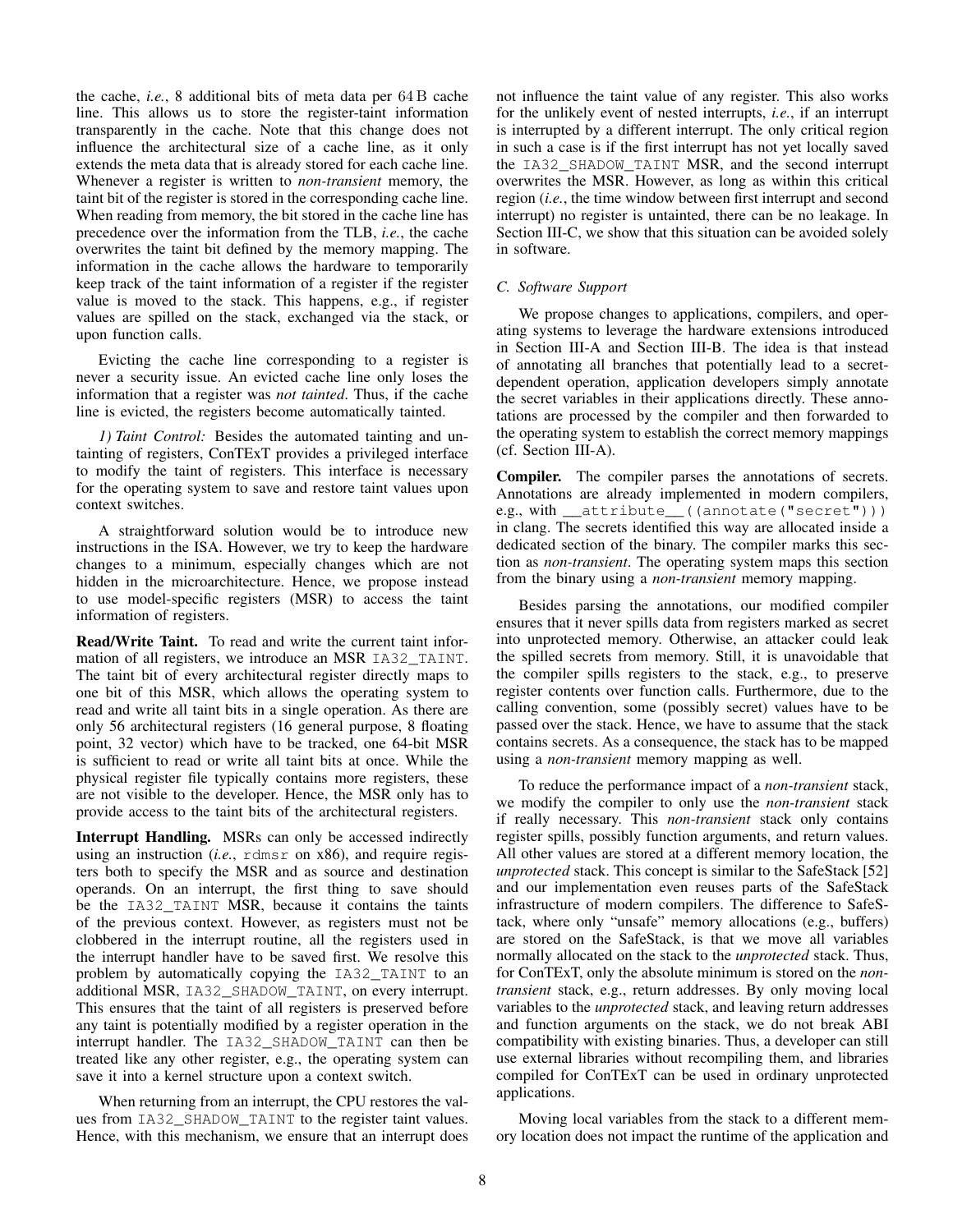```
1 pushall
2 rep xor rcx, rcx ; clear rcx, rep prefix keeps
      taint
3 add rcx, IA32_TAINT
  rdmsr ; taint in rax, rdx
5 [...]
6 popall
7 push rax, rcx, rdx
8 mov rcx, IA32_TAINT ; also updates
      IA32_SHADOW_TAINT
9 wrmsr ; old taint in rax, rdx
10 pop rax, rcx, rdx
11 iret ; restores IA32_SHADOW_TAINT to registers
```
Listing 1: (Pseudo-)assembly for saving and restoring the taint MSR without destroying the taint of any other register during a context switch.

even gives additional protection against memory-corruption attacks [52].

Operating System. For ConTExT, the operating system is in charge of setting up *non-transient* memory mappings. As the operating system parses the binary, it can directly set up the *non-transient* memory mappings, which are marked as such by the compiler. The operating system requires additional small changes. The operating system has to save and restore taint values on context switches. The hardware already saves the current taint value of all registers into the IA32\_SHADOW\_TAINT MSR upon interrupts. Thus, the operating system only has to read this register and save it together with all other saved registers.

As interrupts can be interrupted by other interrupts, e.g., a normal interrupt can be interrupted by a non-maskable interrupt (NMI), there is a critical section between reading the MSR and saving the result. If registers are untainted in this section, a nested interrupt would lose the taint information as it overwrites the IA32\_SHADOW\_TAINT MSR. However, if registers are not untainted in this section, no taint information can be lost. Hence, we have to initialize the registers required to read the MSR in a way that does not destroy the taint. For this purpose, we define that the rep prefix for arithmetic and logical operations on registers preserves the taint. Section III-C shows (pseudo-)assembly code, which prepares the registers with the required immediate values. Generally, overwriting a register with an immediate or by using an idiom, e.g., xor rax, rax, untaints the register. However, the rep prefix prevents the untainting here.

In addition to the context switch, the operating system has to flush the cache when the content of a *non-transient* memory location is initially loaded from the binary. This is important as the initial data transfer to the memory page is not done through the *non-transient* user-space mapping. Thus, the operating system has to either disable the cache before this operation or flush the corresponding cache lines afterwards. This functionality is already present in the x86 ISA and supported by modern operating systems. Thus, there is no further change required.

#### IV. IMPLEMENTATION OF CONTEXT

In this section, we present our implementation of both ConTExT and ConTExT-light, which we use for the evaluation (cf. Section V). As we cannot change real x86 hardware or emulate the hardware changes required for ConTExT on commodity hardware, we opted for a hardware simulation of our changes using a full-system emulator (cf. Section IV-A). While this does not allow to measure performance by measuring the runtime, it allows measuring performance in the number of memory accesses, *non-transient* memory accesses, taint overapproximations, etc., for real-world benchmarks.

For ConTExT-light, we present a method to partially emulate the non-transient memory mapping behavior on commodity hardware by retrofitting uncacheable memory mappings. Thus, in Section IV-B, we present an open-source proof-ofconcept implementation of ConTExT-light which can already be used and evaluated on commodity hardware. As ConTExTlight is running on a real modern CPU architecture, the results are more tangible than a simulation-based evaluation. Hence, the performance overhead is an over-approximation, and any real hardware implementation is expected to be more efficient than ConTExT-light, as the CPU has to stall in fewer cases.

ConTExT-light is not designed as a protection against Meltdown-type attacks. Mitigating Meltdown-type attacks, including MDS attacks, is orthogonal to our work, and we consider it out of scope.

## *A. Hardware Simulation*

We simulated ConTExT using the open-source x86-64 emulator Bochs [55] to get as close as possible to functionally extending a real x86-64 processor with our features, *nontransient* memory mappings (cf. Section III-A) as well as secret tracking (cf. Section III-B). We incorporated hardware and behavioral changes in our ConTExT-enabled Bochs.

For the hardware simulation, we considered alternatives, such as the gem5 simulator [9] or an out-of-order RISC-V core. However, gem5, as Bochs, is a software-based emulation, and the overhead estimations from gem5 do not match the actual overheads in practice, as layouting and microarchitectural details have a huge influence on real hardware. Currently, there is also no open-source implementation of a last-level cache for RISC-V, and it would be difficult to reason about the performance overheads on x86 based on a RISC-V implementation. Hence, we implement the behavioral changes in Bochs to analyze the functionality and use ConTExT-light on a real CPU to approximate the performance overhead (cf. Section IV-B).

Hardware Changes. To support secret tracking, a few minor hardware changes are required. Mostly, these are single bits to track whether a register is *non-transient*. These bits are required in every page-table entry, TLB entry, and register. Furthermore, we introduce additional meta-data bits per cache line to minimize the performance cost of register spills (cf. Section III-B).

*Page-Table Entry.* To distinguish *non-transient* from normal memory mappings, we have to mark every memory mapping accordingly in the PTE. For backward- and futurecompatibility, repurposing one of the ignored bits is the best choice (cf. Section III-A). Furthermore, repurposing a bit ensures that the change does not result in any runtime or memory overhead. If this bit is set, we treat the memory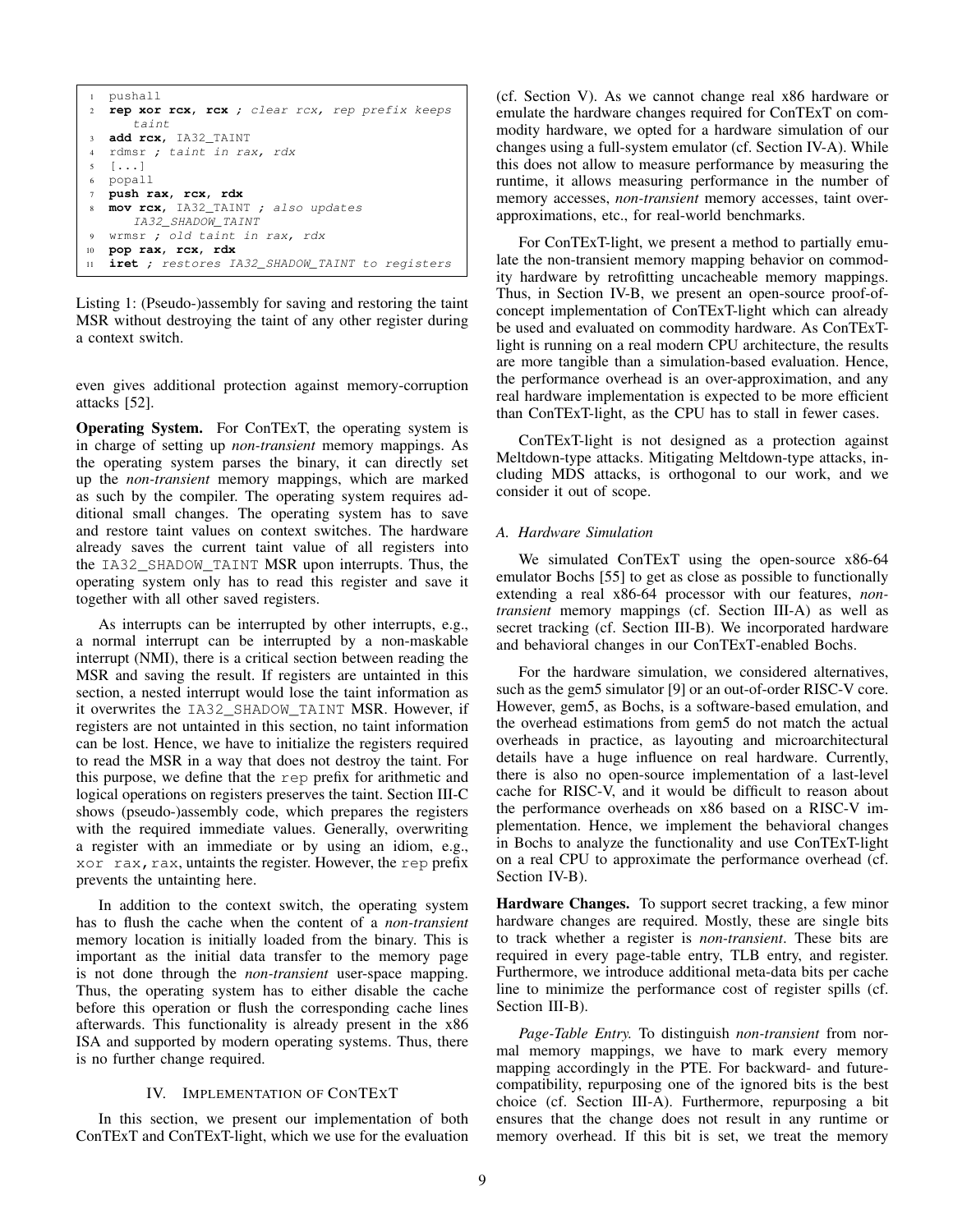mapping as a region which may contain secrets. The developer has to do that both for memory locations containing secrets, as well as memory locations where secrets are (temporarily) stored.

*Translation Lookaside Buffer.* For performance reasons, modern CPUs cache page-table entries in the TLB. Consequently, we need an additional *non-transient* bit in the TLB, caching the bit of the page-table entry. In Bochs, caching of page-table entries is also implemented as a TLB-like structure allowing the simulated hardware to automatically transfer the added bit from the PTE to the TLB. Thus, for cached pagetable entries, memory accesses use the cached *non-transient* bit from the TLB.

*Cache.* Bochs only implements an instruction cache, but no data cache, which plays a vital role in our design to cache taint information (cf. Section III-B). Hence, we extended Bochs with data-cache emulation by implementing an 8-way (inclusive) last-level cache. As the exact eviction strategy is unknown [31], we used LRU as a good approximation as it has been used in Intel CPUs until Ivy Bridge [31]. In our emulated cache, we added 8 taint bits as metadata per cache line. Note that this change does not influence the architectural size of the cache or a cache line. While this sounds like a large amount of additional metadata, it amounts to less than 1.6 % increase of the size of the last-level cache. Considering that every cache line already holds a large amount of metadata (e.g., physical tag, cache-coherency information, possibly error-detection bits), these additional 8 bits of metadata do not result in a large hardware overhead, and are fully backward compatible.

*Model-Specific Registers.* As described in Section III-B, we added two new MSRs to Bochs. Accesses to IA32\_TAINT are directly mapped to the taint bits of the architectural registers, allowing the operating system to read and write all at once. While the physical register file contains more registers [41], we still require only two MSRs, as they only provide access to the taint bits of the current architectural registers. As a typical x86 CPU already contains several hundred MSRs [42], [1], adding two new MSRs per CPU core is a negligible hardware overhead. To save the current taint state on interrupts (Section III-B1), we ensure data consistency between the two MSRs; a write to IA32\_TAINT also (atomically) updates IA32\_SHADOW\_TAINT. This enables us to implement secure context switches (cf. Section III-C).

Behavioral Changes. All behavioral changes are only enabled if the operating system supports and enables ConTExT using the corresponding bit in the control register (cf. Section III-A). However, taint tracking is enabled unconditionally as it happens implicitly without additional cost. This applies to all operations which transfer data from memory to registers or from registers to registers. In our proof-of-concept implementation, we added the taint tracking to 368 out of 557 instructions implemented in Bochs. If no memory mapping is marked as *non-transient*, then no register can be tainted. Thus, taint tracking simply has no effect if there is no operating system support.

# *B. ConTExT-light*

In addition to the hardware emulation for ConTExT, we implemented ConTExT-light (cf. Section III) for Linux. Our implementation of ConTExT-light consists of two parts, a kernel module, and a runtime library. For the full ConTExT, we provide a compiler extension that minimizes the performance penalties of register spills.

For the proof of concept, we emulate *non-transient* memory mappings via *uncacheable* memory mappings. Uncacheable memory can generally not be accessed inside the transient execution domain [21], [59] and we consider Meltdown-type attacks out-of-scope since they are already fixed on most recent hardware [59], [91], [78]. In contrast to ConTExT, ConTExTlight does not protect secrets while they are architecturally stored in registers of running threads. Thus, the security guarantees of ConTExT-light still hold in this case.

Kernel Module. We opted to implement the operatingsystem changes as a kernel module for compatibility with a wide range of kernels. The kernel module is responsible for setting up *non-transient* memory mappings. As our proof-ofconcept implementation relies on uncacheable memory, we do not retrofit page-table bits but use the page-attribute table to declare a memory mapping as uncacheable.

The kernel module provides an interface for the runtime library (cf. Section IV-B) to set up *non-transient* memory mappings. This allows keeping the changes in the kernel space minimal as most of the logic and parsing can be implemented in user space. The kernel module ensures that the page-attribute table contains an *uncacheable* (UC) entry by reprogramming the page-attribute table if this is not already the case. If the runtime library requests a mapping to be marked *nontransient* via the kernel-module interface, the page-table entry is modified to reference the UC entry in the page-attribute table. Subsequently, the corresponding TLB entry is flushed. We do not flush all cache lines of the mapping, as this would incur additional overhead. Thus, the developer (or runtime library) has to take care that values stored on pages marked as *non-transient* are not cached before they are marked as *nontransient*.

Runtime Library. The runtime library sets up all static and dynamic *non-transient* memory mappings via the kernelmodule interface. Our proof-of-concept runtime library supports C and C++ applications and can even be included as a single header file for simple projects. The header file provides a keyword, nospec, to annotate variables as secrets using the \_\_attribute\_\_ directive. This keyword ensures that the linker allocates the variables in a dedicated secret section in the ELF binary. Moreover, the header file registers a constructor function which is executed before the actual application, to initialize ConTExT at runtime.

When the application starts, the runtime library identifies all memory mappings in the secret section from the ELF binary. These memory mappings are then set to *non-transient* (*i.e.*, uncacheable) using the kernel module.

The runtime library is only active on application startup and does not influence the application during runtime. During runtime, it is only used if the developer requests dynamic *nontransient* memory, *i.e.*, *non-transient* heap memory. For this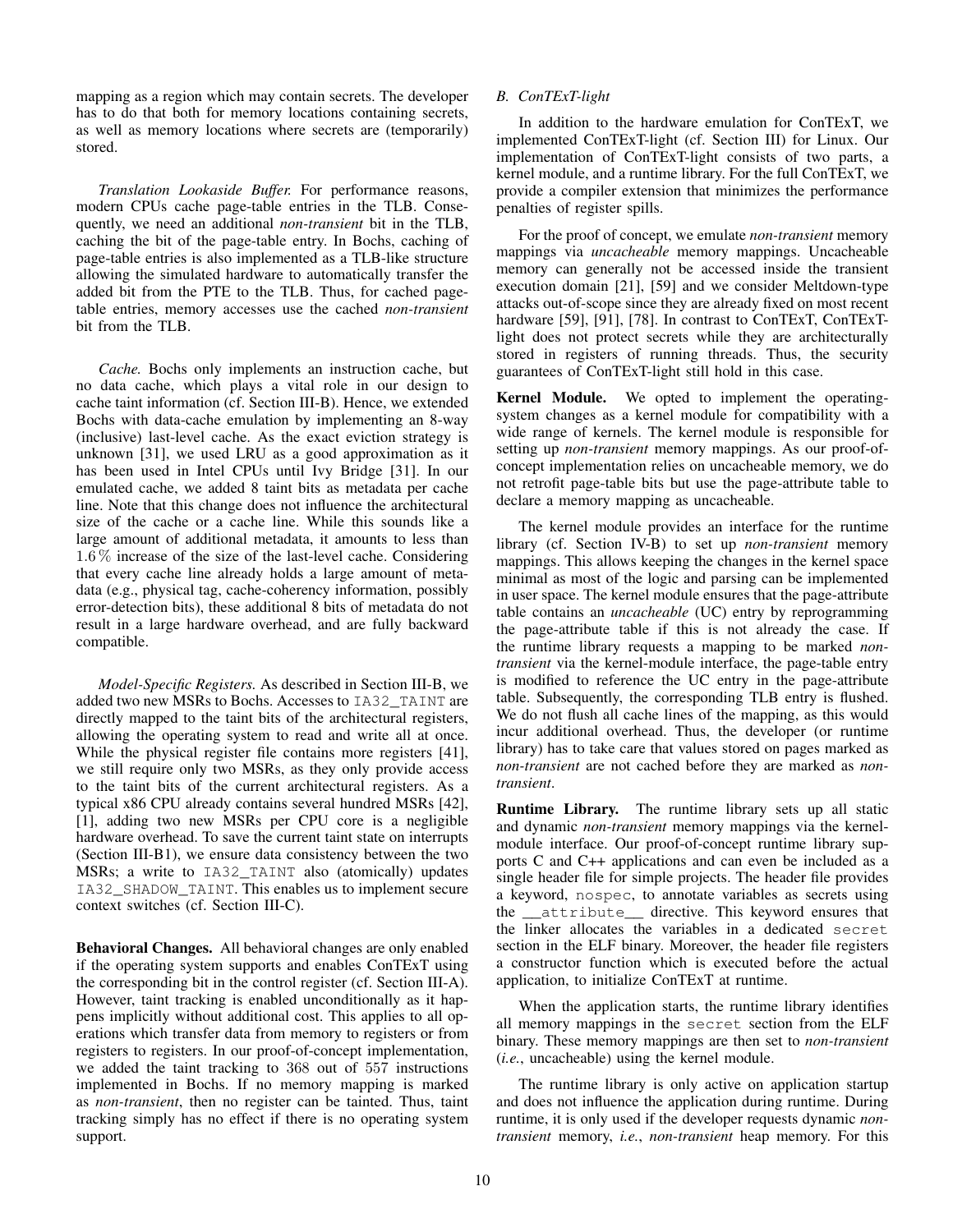purpose, the runtime library provides a malloc\_nospec and free nospec function. These functions mark the allocated heap memory immediately as *non-transient*.

Compiler. For the full ConTExT with hardware support, we also require compiler support. We extend the LLVM compiler [54] in version 8.0.0 to not use the stack for local variables, but move them to a different part of the memory which we refer to as *unprotected stack*. <sup>3</sup> The normal stack is marked as *non-transient* to not leak temporary variables and function parameters the compiler puts on the stack. Thus, to reduce the performance impact, we allocate local variables which are defined by the developer in the unprotected stack, which is not marked as *non-transient*.

Our implementation is based on the already existing SafeStack extension [52]. We modify the heuristics to not move only specific but all user-defined variables from the *non-transient* stack to the unprotected stack (SafeStack in the original extension). Allocations coming from function parameters and registers spills are put on the *non-transient* stack.

#### V. EVALUATION

In this section, we evaluate ConTExT and ConTExT-light with respect to their security properties and their performance. We evaluate ConTExT on our modified Bochs emulator, and ConTExT-light on a Lenovo T480s (Intel Core i7-8650U, 24 GB DRAM) running Ubuntu 18.04.1 with kernel version 4.15.0.

## *A. Security*

We generally assume that the operating system is trusted as it handles the *non-transient* memory mappings. First, we explain how ConTExT can be used to protect against all Spectre attacks, and how current commodity hardware can be retrofitted to partially emulate ConTExT. Second, we show the limitations of ConTExT.

*1) Security of ConTExT:* The security guarantees of Con-TExT are built on two assumptions: the application developer correctly annotated all secrets as such, and the application does not actively leak secrets (e.g., by writing them to memory locations not marked as *non-transient*). ConTExT guarantees for code that is leakage-free on a strict in-order machine that this code will also be leakage-free on an out-of-order or speculative machine with ConTExT, iff secrets are correctly annotated. For the evaluation, we distinguish two cases, based on whether the secret values are used architecturally in the application or not while an attacker mounts a transient-execution attack.

Security Argument. ConTExT eliminates leakage of secrets from transient-instruction execution into the microarchitectural state. It is trivial to see that allowing no transientinstruction execution eliminates any leakage. ConTExT allows the transient execution of instructions that do not influence the microarchitectural state. An implementation, e.g., our proofof-concept, defines for each instruction whether it has to stall (e.g., branch instructions if the corresponding taint bit is set), use a dummy value instead of the secret value (e.g., operations with one or more secret input operands and one or



Fig. 3: Evaluation of Figure 1. The unprotected code snippet leaks the secret 'X'  $(0x58)$  and public value 'E'  $(0x45)$  to the cache (Lines 7 to 8). State-of-the-art lfence-based mitigation (lfence in Line 6) prevents both indices from being cached. A ConTExT-light annotation (Line 3) prevents the secret index from being cached but allows the public index to be cached, warming up the cache.

65 70 75 80 85 90

Page of oracle

more memory input or output operands, and operations that influence "uncore" or off-core microarchitectural elements), or can run in an unmodified way (e.g., pure on-core register operations). If an implementation correctly restricts these, the microarchitectural state cannot be influenced by a secret. Hence, in the extreme case where the entire memory is secret, it is straightforward to see that ConTExT would not allow any transient-instruction execution. More specifically, ConTExT allows exactly the subset of instructions in the instruction stream to run transiently that do not influence the microarchitecture based on secrets.

Architecturally Unused Secrets. A secret is architecturally unused if the secret is only stored in a *non-transient* memory region, *i.e.*, there is no part of the secret which is stored in a register, cache, or normal memory region. For example, this is the case if the secret was not used by the time of an attack. However, the application can also be in such a state, although the secret has already been used in the past. If all traces of the secret in normal memory or the cache are already overwritten (or evicted), the application returns again to the state where secrets are architecturally unused.

In this state, an attacker can only target the secret itself and not an unprotected copy of it. It is clear that such an attack cannot be successful, as—per-definition—transiently executed code cannot retrieve the value from a *non-transient* memory region. Hence, ConTExT is secure if its implementation fulfills this property.

Architecturally Used Secrets. If the entire secret, or parts of it, are stored in a register, cache, or a memory region not marked as *non-transient*, the secret is considered architecturally used. In this case, an attacker can target any unprotected copy of the secret, not only the original secret stored in the *non-transient* memory region. However, an attack fails if the target is marked as secret, e.g., by a *non-transient* memory mapping, tainted register, or tainted cache line.

<sup>3</sup>The patches can be found in our GitHub repository https://github.com/ IAIK/contextlight.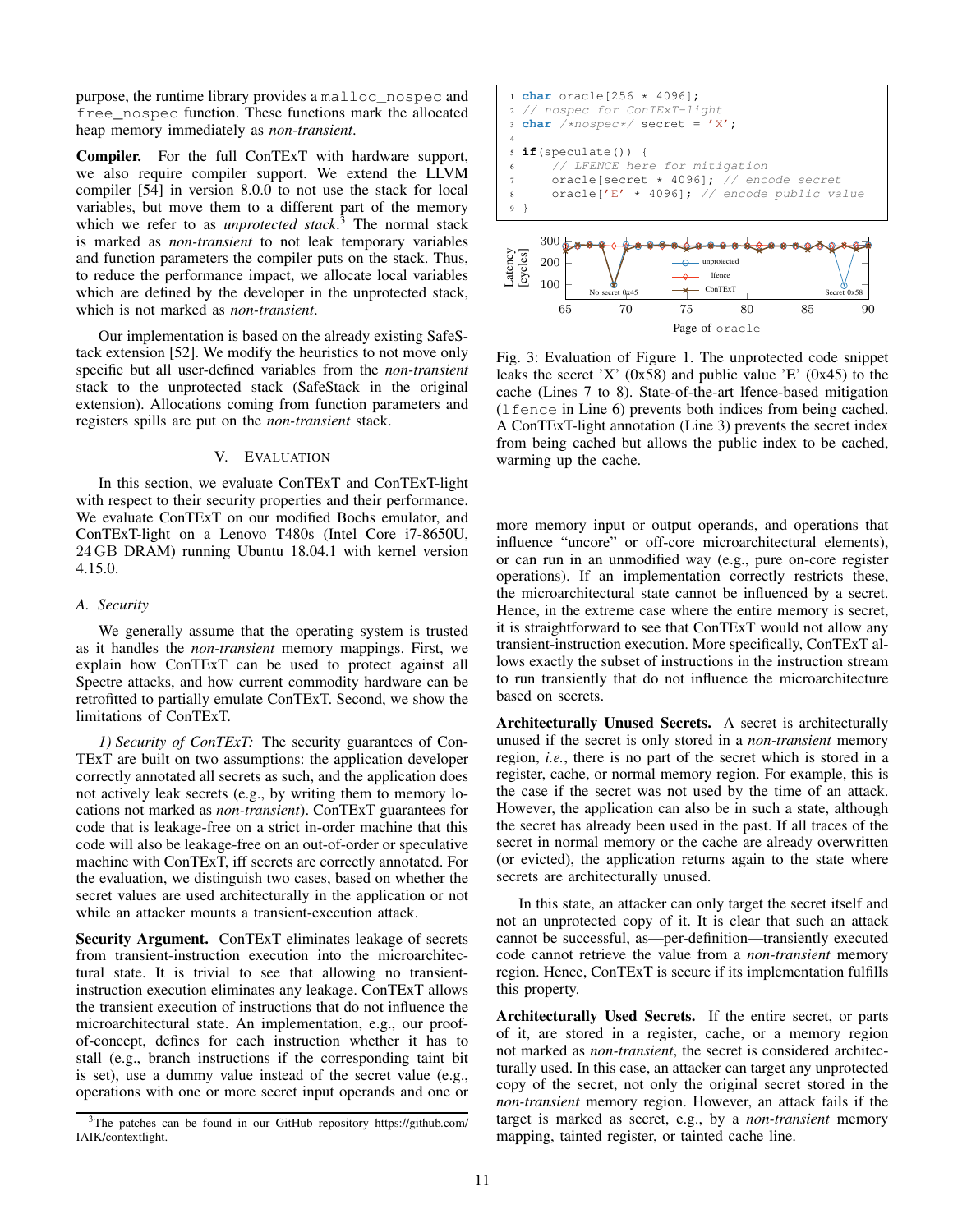If a *non-transient* memory region is loaded into a register, the register is tainted and, thus, it cannot be targeted. Moreover, the taint is also applied to the corresponding cache line and TLB entry. Any register-to-register operation which copies the secret also copies the taint. Similarly, an operation that copies the secret to a *non-transient* memory region is also secure. Such operations include, for example, register spills to the stack, temporary storage of registers in local variables, or secrets as function arguments (depending on the calling convention). Tainted registers can only be untainted by destroying their content, *i.e.*, overwriting them with nonsecret values. Overwriting a register with an immediate or by using an idiom, e.g., xor rax, rax, generally untaints the register. Using the rep prefix on arithmetic or logical register operations preserves the taint.

Thus, registers cannot be untainted while containing a secret. However, over-approximation can lead to more tainted registers than necessary.

Operations that copy the secret to a memory region not marked as *non-transient* could be attacked. However, such operations are never implicitly generated by the compiler, as the compiler only uses the stack as a temporary memory. Thus, such an operation has to be explicitly defined by the application developer, which violates the assumption that the application does not actively leak secrets.

A remaining scenario is the context switch of the application with used secrets. In such a case, the application is stopped by the operating system, and the current register content is saved to the kernel. As the operating system is aware of register taints, and also considered trusted, it can leverage the taint saving mechanism described in Section III-B1. The registers can again be saved in a *non-transient* memory region to prevent transient-execution attacks on the saved registers. When returning from the kernel, all registers are first tainted (an over-approximation, as they are restored from a *nontransient* stack), but the original taint is restored just before the end of the context switch. Thus, registers containing secrets are always tainted and cannot be targeted.

*2) Security Limitations of ConTExT-light:* As ConTExTlight is implemented using uncacheable memory, we evaluated the security properties of uncacheable memory regarding transient execution. We use the transient-execution proof-ofconcepts from Canella et al. [14] as test cases to verify that ConTExT-light prevents any leakage of secret data. For all proof-of-concepts which are applicable to our test system, we successfully leaked the secrets before deploying ConTExTlight. We furthermore used the AVX-based Spectre-PHT variant from Schwarz et al. [80] to verify that ConTExT-light also prevents Spectre attacks, which do not use the cache as a covert channel. To verify the effectiveness of ConTExTlight in our experimental setup, we mark the memory mapping containing the secret data as uncacheable using the PAT. Additionally, using Flush+Reload, we verified that the memory mapping is actually uncacheable. For all tested proof-ofconcepts, ConTExT-light successfully prevented any leakage of the secret data (cf. Figure 3).

ConTExT-light cannot protect secrets while they are architecturally stored in registers of running threads. Furthermore, ConTExT-light is not designed as a protection against Meltdown-type attacks. Mitigating Meltdown-type attacks, including MDS attacks, is orthogonal to our work, and we consider it out of scope.

*3) Limitations:* ConTExT can only be effective if used correctly by the application developer, *i.e.*, if the developer marks all secrets as secret and does not actively leak secrets. However, even if used correctly, there are certain limitations which mostly result from a trade-off between performance and security. In the following paragraphs, we point out where application developers must take care to not accidentally leak secrets.

ConTExT does not allow taint to leave from registers to the microarchitectural state. Hence, we have to stall the pipeline if secret registers would influence the control flow, e.g., a modification of the instruction pointer based on the flags register.

Instructions such as CRC32 might also leak secrets if a secret value is used as input, either directly or in combination with an attacker-known value. However, as this is again a secret-dependent operation, the developer has to ensure that this does not leak any secrets.

Another responsibility of the developer is that secret values are not actively copied to memory locations not marked as *nontransient*. This cannot be prevented by either the compiler or the hardware, as it is often necessary, e.g., the tainted output of a crypto operation (ciphertext) is not secret anymore and can be written to normal memory.

ConTExT-light. As ConTExT-light is only a partial emulation of ConTExT, it comes with some limitations compared to ConTExT. The largest difference to ConTExT is that secrets in registers, the load buffer, the store buffer, and the line fill buffer are not protected. Thus, if a secret is in one of these microarchitectural structures, it remains susceptible to transient-execution attacks.

# *B. Performance*

We evaluated the performance of ConTExT-light as an upper bound for the performance overhead of ConTExT. This upper bound is not tight, and the actual upper bound can be expected to be substantially lower. We also evaluate the performance overhead of ConTExT based on our full-system emulation in Bochs. The SPECspeed 2017 evaluation for the baseline and of the *unprotected stack* of ConTExT is performed on an i7-8700K machine while all other evaluations are performed on an i7-8650U machine. Both systems run Ubuntu Linux 18.04.1 with kernel 4.15.0.

We evaluated the software implications of our proposed hardware changes using our modified version of Bochs and a modified Linux kernel, based on kernel version 4.15. For the Linux kernel, we only had to modify 52 lines in 9 files to support the save and restore of register taints on context switches. These small changes result in a negligible performance overhead on context switches, e.g., for syscalls.

The latency of syscalls increases by a constant value, which is 48 cycles (averaged over 500 000 syscall invocations). On a standard Ubuntu Linux installation, we observed between 3000 and 5000 syscalls per second on average while performing regular office tasks. On our test system, we observe an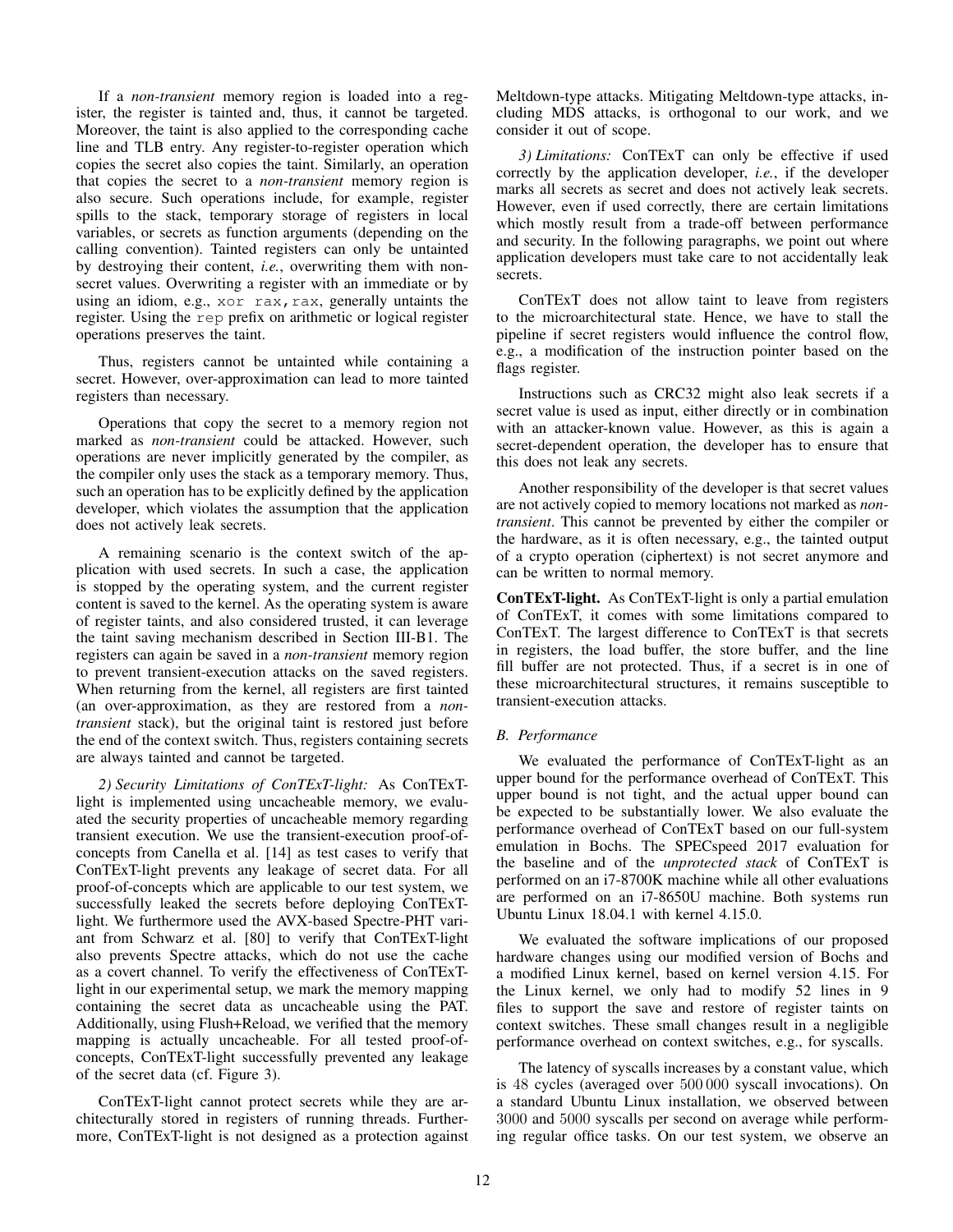TABLE II: Performance evaluation of the *unprotected stack* of ConTExT using the SPECspeed 2017 integer benchmark. The baseline was compiled with the unmodified compiler, the ConTExT run uses our modified LLVM compiler.

| <b>Benchmark</b>    |                 | Overhead                      |         |
|---------------------|-----------------|-------------------------------|---------|
|                     | <b>Baseline</b> | ConTeXT                       | [%]     |
| 600.perlbench s     | 7.03            | 6.86                          | $+2.42$ |
| $602.\text{gcc s}$  | 11.90           | 11.80                         | $+0.84$ |
| $605 \text{.mcf}$ s | 9.06            | 9.16                          | $-1.10$ |
| 620.omnetpp s       | 5.07            | 4.81                          | $+5.13$ |
| 623.xalancbmk s     | 6.06            | 5.95                          | $+1.82$ |
| $625.x264$ s        | 9.25            | 9.25                          | 0.00    |
| $631.$ deepsjeng s  | 5.26            | 5.22                          | $+0.76$ |
| 641.leela s         | 4.71            | 4.64                          | $+1.48$ |
| 648.exchange2 s     |                 | would require Fortran runtime |         |
| $657.xz$ s          | 12.10           | 12.10                         | 0.00    |
| Average             |                 |                               | $+1.26$ |

overhead on the system load of around 0.01 % at this syscall rate. The highest syscall rates observed for real-world use cases at Netflix was reported to be around 50 000 syscalls per second [28]. On our test system, we observe an overhead on the system load of around  $0.13\%$  at this syscall rate.

*1) Compiler Extension:* We evaluated the impact of the *unprotected stack* of ConTExT using the SPECspeed 2017 integer benchmark. Table II shows that similarly to the original SafeStack implementation [52], the resulting performance overhead is  $1.26\%$  on average and, in the worst case,  $5.13\%$ .

These results are not surprising as only addresses of variables change. This only requires very little runtime code for maintaining a second stack pointer. Thus, the small performance overhead is mostly due to the setup time for the additional *non-transient* stack.

We furthermore evaluated the performance impact introduced by the *non-transient* stack. As a baseline, we consider the case where we only have one *non-transient* stack and compare it to our design where the *non-transient* stack is only an additional stack to the regular unprotected one. Based on Intel Pin [61], we implemented our own plugin to trace all memory accesses. With the plugin, we evaluated how much memory the *non-transient* stack consumes. For this purpose, we ran the GNU Core Utilities, once compiled with the unmodified compiler, and once compiled with our extended LLVM compiler. Even for these lightweight applications, we measured a reduction of average *non-transient* stack memory by 42.74 %. The modified LLVM compiler sustained an average *non-transient* stack usage of 4.7 kB, whereas the applications compiled with a vanilla compiler consumed, on average, 8.2 kB on the single *non-transient* stack. Moreover, for 64 out of the 91 tested applications (*i.e.*, 70.3 %), the compiler extension reduced the *non-transient* stack usage to only 3528 B, which is below the smallest memory region that can be set *non-transient*, *i.e.*, the size of one virtual page  $(4kB)$ . The reason for these reductions is that the stack is not used anymore for storing user-defined variables. Hence, the compiler extension makes it practical to deploy ConTExT with the additional *non-transient* stack.

*2) ConTExT-light:* We evaluated the performance impact of ConTExT-light, both for unmodified applications as well as applications where we annotate secret values as such. For unmodified applications, we do not expect any runtime overhead, except for a constant initialization overhead.

We confirmed this assumption experimentally. The average initialization overhead when starting an application with our current non-optimized implementation is 0.15 ms.

For applications with annotated secret values, there is a performance overhead for architectural accesses to the secret. Without ConTExT-light, the secret could be stored in the L1, L2, or L3 cache, or the main memory. Hence, the maximum overhead for a memory access is the difference between an L1 cache hit and a cache miss. The minimum overhead for a memory access is zero (*i.e.*, cache miss in both cases). In practice, we often see a cache miss instead of an L3 cache hit, which makes an average overhead of 100 cycles on our test system.

To evaluate the real-world performance, we applied ConTExT-light to various real and artifical applications.<sup>4</sup> We first evaluate ConTExT-light on pure cryptographic algorithms, as they are the main target for Spectre attacks and thus require protection. In addition to performance evaluations on pure cryptographic algorithms, we also evaluate the performance of real-world application when annotating secrets. In all cases, the effort to identify and annotate secrets only required changing between 3 and 27 lines in the source code.

OpenSSL RSA. We evaluated the performance by encrypting a message using OpenSSL's RSA. For this, we provide OpenSSL with the secure heap allocation functions of ConTExT-light. We verified that indeed all memory allocations in OpenSSL use the secure functions using ltrace and single-stepping. The performance overhead we measured when annotating all buffers that may (temporarily) contain secrets in an RSA encryption is  $71.14\%$  ( $\pm$  4.66%,  $n = 10000$ ). This is not surprising as RSA performs many in-place operations in one secure buffer, and hence, higher overheads are expected.

AES. As a second cryptographic algorithm, we evaluated AES, both in OpenSSL and in a custom AES-NI implementation. For our AES-NI implementation, we annotate the AES key as well as the intermediate round keys as secrets. For AES-NI, no other secret values, or values derived from secrets, have to be stored in memory. As AES-NI expects all values in the xmm registers, there is only the initial performance overhead of copying the ConTExT-light-protected keys to the registers. As this is a one-time operation, the overhead of 122 cycles  $(n = 10000000, \sigma_{\bar{x}} = 0.00)$ , is negligible when performing multiple encryptions or decryptions. For the encryption and decryption step, there is no performance overhead at all. We verified this by encrypting and decrypting a block 10 000 000 times. Both with and without ConTExT-light, the encryption and decryption took 46 cycles per 16-byte block. While the application is an artificial application, it shows that ConTExTlight-protected cryptographic algorithms can be implemented without any performance overhead.

To analyze the performance overhead of ConTExT-light on a state-of-the-art AES implementation, we used OpenSSL's

<sup>&</sup>lt;sup>4</sup>The changes to existing applications and the artifical applications can be found in our GitHub repository https://github.com/IAIK/contextlight.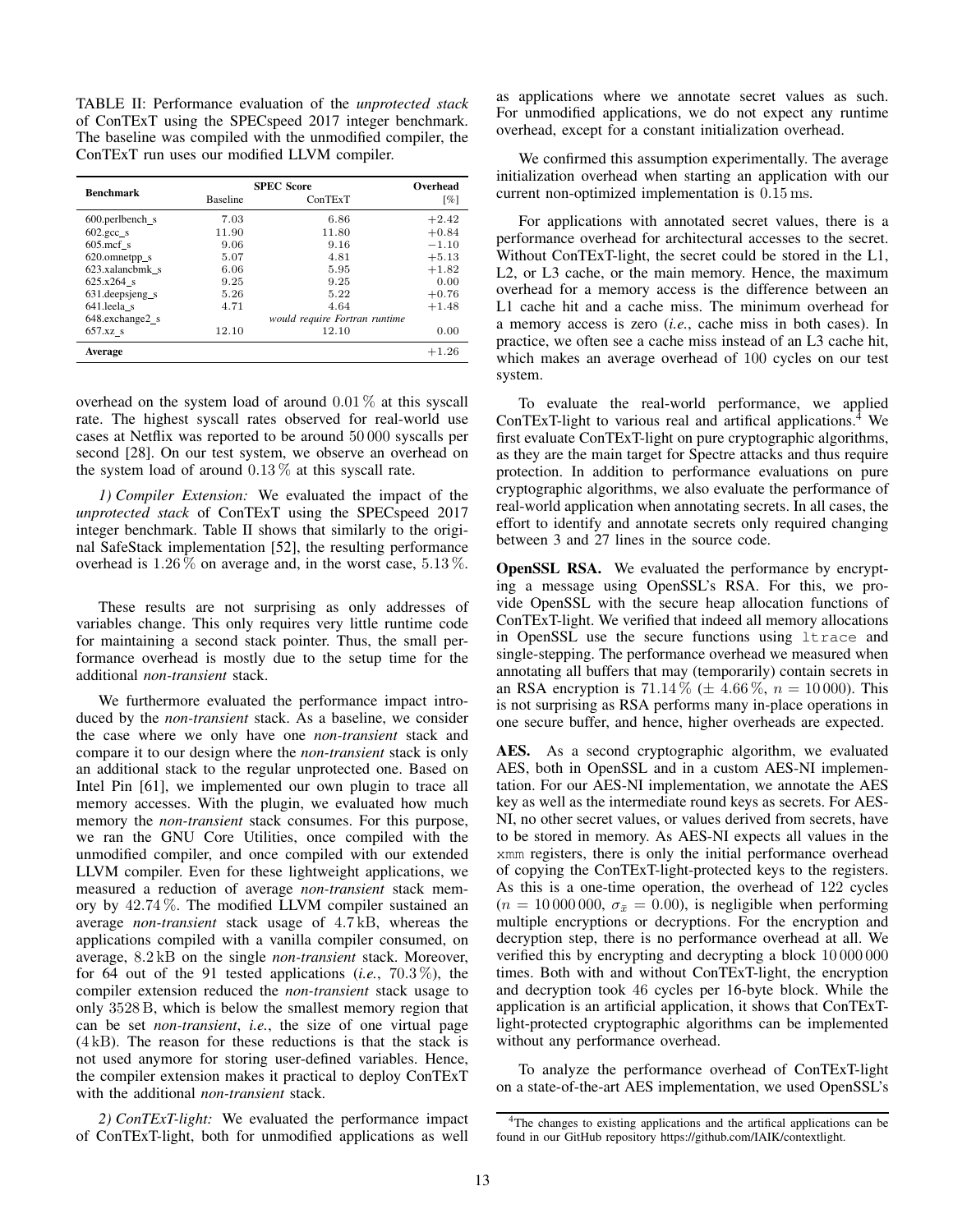AES-128-CBC. Similarly to the AES-NI example, we measured the number of cycles it takes to encrypt and decrypt the same block. Without ConTExT-light, it takes on average 1371 cycles ( $n = 100000$ ,  $\sigma_{\bar{x}} = 36.90$ ). For the protected variant, we annotated the key as secret, and for simplicity, the entire internal encryption and decryption context EVP\_CIPHER\_CTX of OpenSSL. While this protects more variables than necessary, it ensures that all secrets in the context of the encryption and decryption are marked as uncachable. Even then, the overhead is not too drastic with an average number of cycles for encryption and decryption of 5196 ( $n = 100000$ ,  $\sigma_{\bar{x}} = 32.82$ ). This naïve approach only requires to provide ConTExT-light's implementation of the heap management to OpenSSL using CRYPTO\_set\_mem\_functions and annotating the key using the nospec attribute. We verified using GDB that all occurrences of the secret key are only stored in uncachable memory. The result is that secret AES keys cannot be extracted anymore using Spectre attacks, with a performance overhead of 338 % ( $n = 100000$ ,  $\sigma_{\bar{x}} = 0.24$ ).

However, as we showed with the AES-NI example, this can still be improved by modifying the OpenSSL library itself, and ensuring that only sensitive data is marked as such.

OpenSSH. For OpenSSH, the main asset is the private key which is stored in memory and which is susceptible to Spectre attacks.<sup>5</sup> Hence, to evaluate the impact of protecting the private key with ConTExT-light, we evaluate OpenSSH with our modifications.

Conveniently, OpenSSH already encapsulates the private key into its own global variable sensitive\_data. The variable is a structure of type Sensitive which can store an arbitrary number of SSH keys. The private keys are stored in sshbufs and referenced by the sensitive\_data variable. Hence, to apply ConTExT-light, we annotated the global variable and changed the heap allocations in the sshbuf functions to use the heap-manipulation functions provided by ConTExT-light. This resulted in a change of 14 lines of code.

To benchmark the impact of the modification, we analyzed the time it takes to connect to an SSH server, as well as how long it takes to transfer a file from a server. The connection time, which includes the initialization time of ConTExT-light, increased on average by 24.7% ( $n = 1000$ ,  $\sigma_{\bar{x}} = 0.038$ ) from 369 ms to 459 ms. However, this amortizes when, e.g., transferring files. When copying a 128 MB file over SSH in a local network, this overhead is only 5.4% ( $n = 1000$ ,  $\sigma_{\bar{x}} = 0.006$ ) anymore. Furthermore, as soon as the connection is established, there is no performance impact of ConTExTlight noticeable.

VeraCrypt. Gruss et al. [33] presented a Meltdown attack on the master password of VeraCrypt, the successor of True-Crypt. As we expect this attack to be possible with Spectre assuming a suitable gadget is found, we show that ConTExTlight can protect the key material in VeraCrypt. VeraCrypt uses a SecureBuffer class to store sensitive data, such as the master password. Such a SecureBuffer is used, amongst others, for the header key and the encrypted volume header. Hence, it is sufficient to protect all instances of SecureBuffer using ConTExT-light. This requires only 3 lines of additional code.

<sup>5</sup>https://marc.info/?l=openbsd-cvs&m=156109087822676&w=2

As the password and keys are used for mounting and encrypting data, we analyze the performance overhead for these operations introduced by ConTExT-light. For mounting an encrypted container, the average time increases by 3.21 %  $(n = 1000, \sigma_{\bar{x}} = 0.001)$  from 1.59s to 1.64s. To test the encryption performance, we copy 4 files each with 128 MB to the mounted container. In this experiment, we measure an average overhead of  $0.13\%$  ( $n = 200$ ,  $\sigma_{\bar{x}} = 0.006$ ), increasing the time for the file operations by 0.6 ms. The reason for this small overhead is that the bottleneck is the SSD and not the encryption. On our i7-8650U, we achieve an encryption speed with AES of 4.6 GB/s, which is significantly faster than the SSD write speed. Hence, for file operations, there is no observable performance overhead caused by ConTExT-light.

OATH One Time Password Tool. The OATH One Time Password tool oathtool is used to generate one-time passwords for second-factor authentication. This tool supports the Time-based One-time Password algorithm (TOTP), which is used e.g., for Google's or Facebook's two-factor authentication. Based on a shared secret between the user and the service, the tool calculates a cryptographic hash over the shared secret and the current time. A part of this hash is then used as the one-time password for the authentication. An attacker who can extract the shared secret can generate a one-time password at any time. Hence, we use ConTExT-light to protect this shared secret. We do not protect the one-time password, as this is just a temporary second factor that is valid for at most 30 s.

Adding ConTExT-light to oathtool requires only 27 lines of code changes in 7 files. The main changes ensure that the buffers storing the shared secret, as well as the buffers used for the hash calculations, are marked as uncachable. This is achieved by allocating them on the non-cachable heap using malloc\_nospec instead of on the stack or normal heap. We verified the functional correctness of the changes by comparing the generated one-time passwords with the Google Authenticator application. As new passwords are only generated every 30 seconds, any performance overhead introduced by ConTExT-light is not relevant.

Password Manager. LastPass is a tool that can be used to generate and securely store passwords and other sensitive data. The command-line client, LastPass-cli, connects to a remote server with user-provided credentials and retrieves or stores the password and additional information on the remote server, e.g., notes or attachments. To access the data, a user requires the master password associated with an account for the first access. This will store an encrypted local version of the data from the server on the user's disk. The second access will use a key stored by an agent to decrypt the local version of the data. Hence, we protect the password as well as the decryption key as all other transmitted data is short-lived.

We enhanced LastPass-cli by adding ConTExT-light, which requires changing 19 lines of code. These changes ensure that buffers storing the master password, as well as the decryption key, are marked as uncacheable. We tested the application repeatedly to ensure functional correctness. To evaluate the performance slowdown of ConTExT-light, we repeatedly queried a password. In the experiment, we observed a slowdown from  $0.162$  s to  $0.248$  s for a slowdown of  $53\,\%$ with ConTExT-light applied.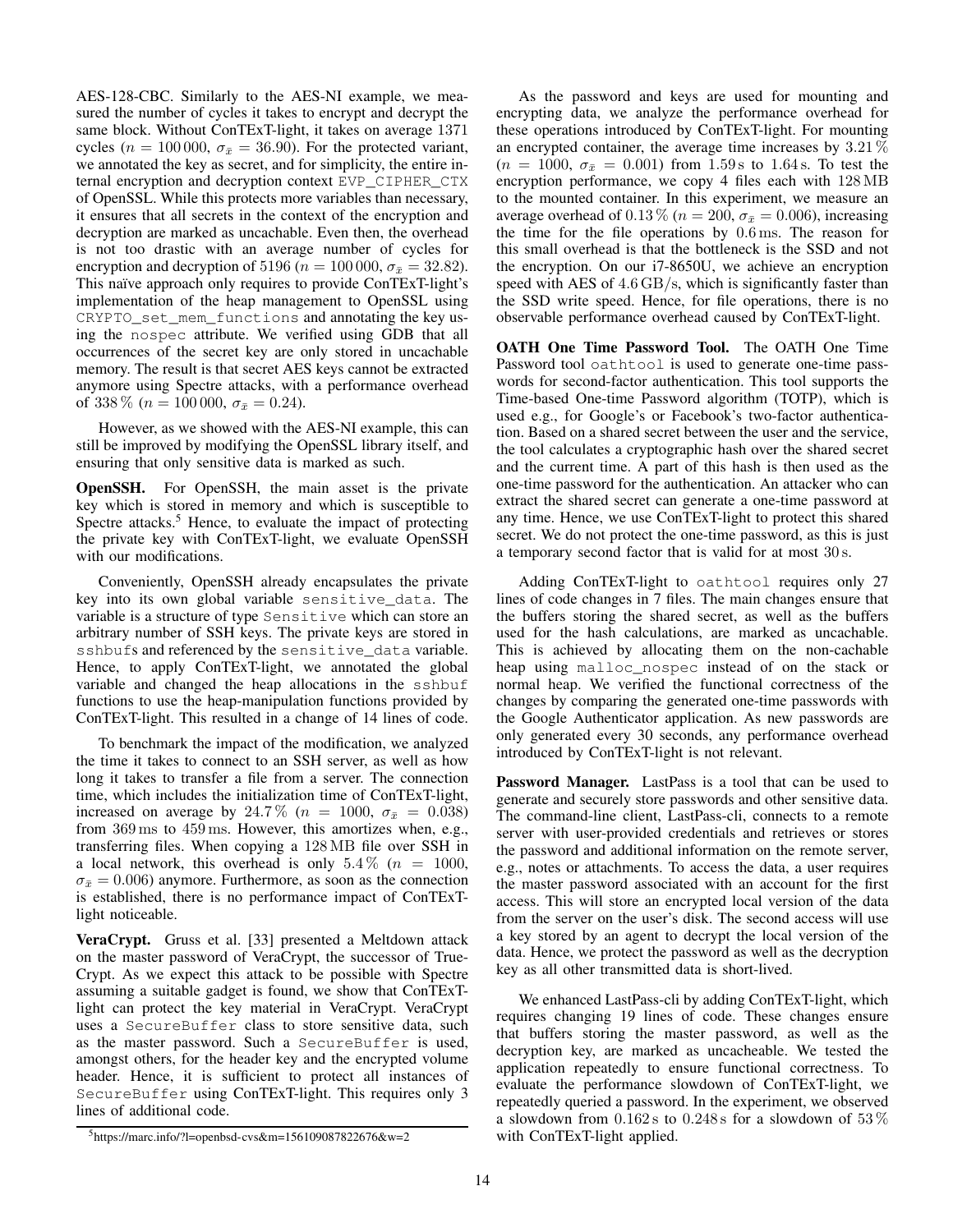NGINX. NGINX is a web server that can also be used for a variety of other tasks, e.g., as a load balancer, mail proxy, and HTTP cache. Similar to other web servers, NGINX allows for secure connections to a client via HTTPS. To authenticate that the client is communicating with the server, the client verifies the server identity by checking its signature generated using the certificate key, *i.e.*, the server's private key, with the certificate, *i.e.*, the server's public key. Hence, when extracting the certificate key, the attacker can impersonate the server.

We modified NGINX to protect the certificate key using ConTExT-light, which requires changing 11 lines of code. We do not protect individual sessions as the session keys are shortlived and, hence, very hard to extract using a Spectre attack. To determine the effect of ConTExT-light on the performance of NGINX, we configured a local server with a generated certificate and used the *siege* load testing and bechmarking utility.<sup>6</sup> With *siege*, we simulate 255 clients for a duration of 300 s. With this test, we observe a decrease from 63 695 to 59 071 transactions, a decrease of 7.3 %. The average response time per transaction increased from  $0.62$  s to  $0.65$  s.

Protected Data and Overhead Comparison. In all evaluated applications, the amount of protected data is relatively small. Sensitive data with the highest value for an attacker is mostly either a password, passphrase, or key. Leaking a password usually gives an attacker full access to the application or the rest of the data. Hence, this is the preferable target for a Spectre attack. Especially given the leakage and error rate of Spectre attacks, it is only feasible to leak small amounts of data. In an artificial proof-of-concept, Spectre-PHT achieved up to  $10 \text{ kB/s}$ , whereas the fastest real-world attack only achieves  $41 B/s$  with an error rate of  $2\%$  [50]. Similarly, Spectre-BTB achieves  $1809 \text{ B/s}$  with an error rate of 1.7 % [50]. While these leakage rates are sufficient to extract a password or private key, it is not feasible to leak larger amounts of data, such as emails or databases. Moreover, Spectre attacks also require a specific knowledge of where the data is located in memory [50]. Hence, locating the targeted data might also require leaking other data first, e.g., pointers, reducing the effective leakage rate further.

State-of-the-art Spectre mitigations always have a performance impact on the software, regardless whether secrets are present: For instance serialization barriers, the recommended mitigation strategy for Spectre-PHT attacks, cause a high performance overhead, *i.e.*, 62–74.8 % [16]. Additional overheads are caused by Spectre-BTB mitigations, e.g., retpoline (5– 10 %), or alternatively STIBP (30–50 %) [53] and IBRS (20– 30 %) [87], as well as mitigations for other Spectre variants.

ConTExT reduces the overheads for non-annotated software to a minimum (cf. Table II). The performance overheads for annotated software when heavily using secrets is similar to the state-of-the-art Spectre mitigations. However, this is often just for a small period of time, e.g., for authentication. Hence, ConTExT is a viable alternative as its overhead is inherently lower than the ones we observe with ConTExT-light, and ConTExT-light already is in the range of state-of-the-art mitigation approaches. ConTExT improves the performance of ConTExT-light by regular caching and hiding the latency of register loads. Hence, the performance will be higher.

## VI. DISCUSSION

ConTExT is not a defense for commodity systems. Con-TExT requires changes across all layers. Yet, compared to all other defenses, it is the first proposal to achieve complete protection [67], [14]. Concurrent to our work, NVIDIA patented a similar idea [10]. However, they focus solely on the protection of memory locations, *i.e.*, not speculating on memory that might contain secrets. As NVIDIA only provides a patent and no whitepaper or scientific paper, it does not discuss any changes required to the software level, e.g., the operating system, compiler, or applications. Hence, there is also no evaluation of the expected overheads. In contrast to their work, we do provide protection on a register-level, allowing speculatively cache and register fills. This clearly has a lower performance impact. However, the various patents in this area [45], [56], [10] give us additional confidence in the practicality of our approach.

Naturally, ConTExT is particularly interesting in cases where isolation is not clear, e.g., to protect a sandbox environment from the sandboxed code. There are different ways to select what are secrets to protect. One extreme would be to generally mark all data secret. As this is not practical, related works either restrict it to an architecturally already defined group, or let the user annotate secrets. Taram et al. [85] defined all userspace memory and user input as secret. However, this can be very expensive, and consequently, Yu et al. [101] proposed a less expensive annotation-based protection mechanism. While this is an important discussion, it is orthogonal to this work. In related work, Brahmakshatriya et al. [11] annotate secrets and modify LLVM to store the annotated and derived secrets in a separate memory area. This approach is similar to our approach. However, they do not try to mitigate Spectre attacks, but memory leaks caused by traditional vulnerabilities. Similarly, Carr and Payer [15] use data annotations to split memory into sensitive and non-sensitive memory ranges based on the data type. These papers show that annotating secrets is a feasible approach to protect against memory leaks. Our work shows that if we can mark secrets, we can provide complete protection against Spectre attacks. From a problem which is, according to Mcilroy et al. [65], currently not solvable in software, ConTExT shifts the landscape such that the problem is not *easy* to solve, but *solvable* in software. ConTExT is the foundation to research future proposals investigating how annotations can be automated, replaced, or simplified. Having a backward-compatible way to annotate secrets and propagate this information through the microarchitecture can be an alternative to something like a CHERI-based processor [95].

Inadvertent Untainting. In line with countermeasures against side-channel attacks, the countermeasure does not protect secrets if a developer actively exposes the secret, e.g., by writing it to memory not marked as *non-transient*. Even with ConTExT, it is the developer's responsibility to take care of secrets, *i.e.*, when temporarily storing them somewhere.

ConTExT only ensures that the *compiler* does not implicitly copy annotated secrets to insecure memory locations, e.g., when temporarily storing register values on the stack to free a register. The developer is assumed to have the domain knowledge on whether a particular variable is a secret. Hence, we expect the developer to correctly decide whether data can be moved to a normal memory location. If sensitive data has to

<sup>6</sup>https://github.com/JoeDog/siege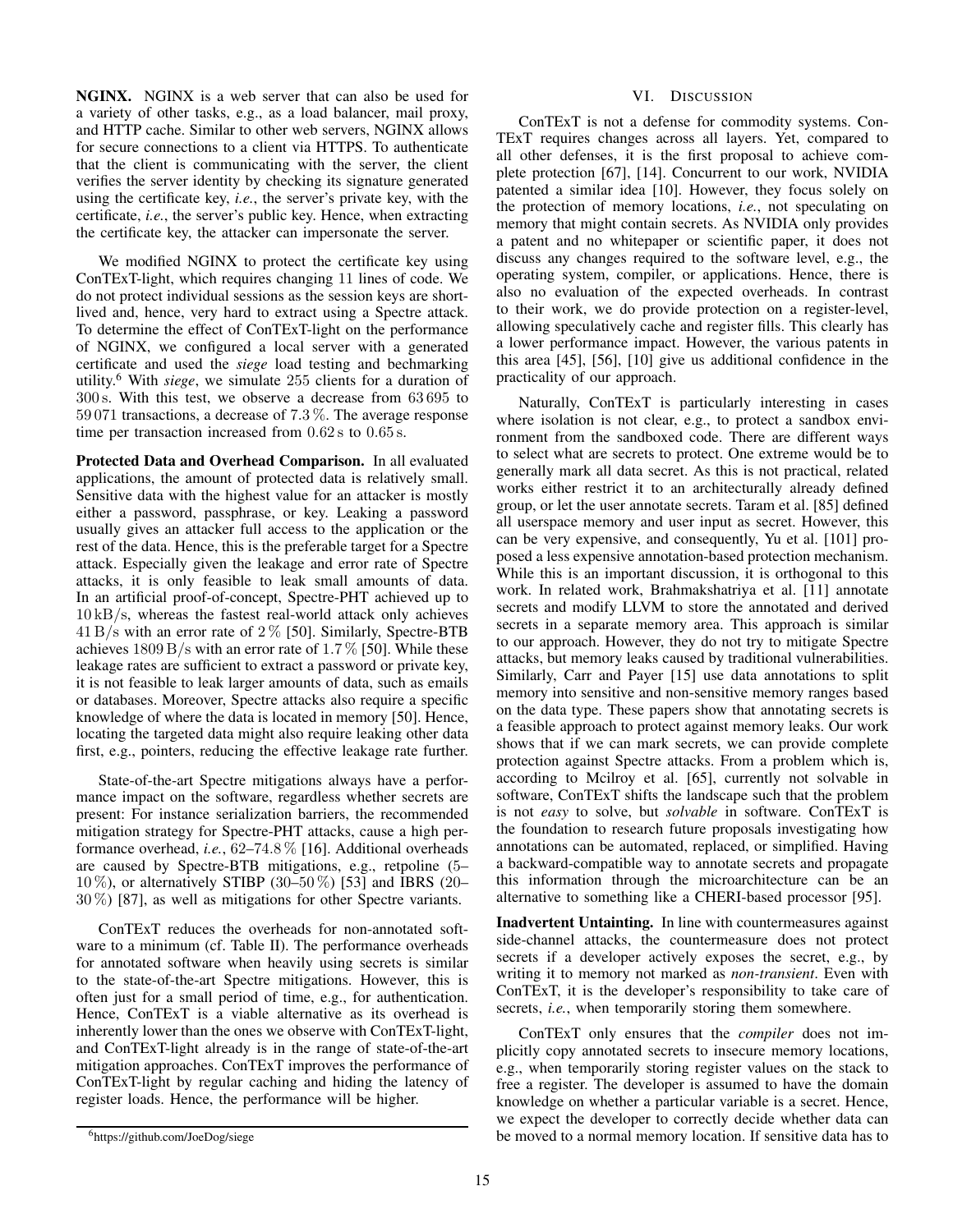be copied to a different memory location, then the destination has to be marked as *non-transient* as well. Moving sensitive data only between registers is handled by the hardware taint tracking. This does not complicate the workflow of a developer. Currently, a developer has to decide for every *branch* whether it can leak a value, and whether this value is a secret.

Secret Aliases. Pointer aliases to secret values marked as *nontransient* are not a problem, as the pointer value itself (*i.e.*, the address) is not a secret. The check whether a memory area is marked as *non-transient* is done at the page-table entry (which might already be in the TLB). Pointer aliases still point to the same physical location, *i.e.*, the secret, and hence the same page-table entry is used in the access. The CPU detects the memory type upon this access and either stalls or continues, independent of which pointer was used for the access. For multiple mappings of the same memory location, *i.e.*, shared memory, all mappings must be marked *non-transient* unless the programmer intends to keep one of them non-secret.

Dealing with Edge Cases. There are many elements in a processor that generally could leak data such that a register contains a secret. No matter where the data was leaked from the memory, the cache, the line fill buffer, the load buffer, the store buffer, or just another register—if the register is tainted, ConTExT does not execute any operation that depends on the value from that register. Hence, under the assumption that the secret has to move through a register (or already be in a register), the protection ConTExT provides is complete. Only violating this assumption would allow bypassing ConTExT. To the best of our knowledge, there is no mechanism on x86-64 that would allow performing an indexed array access without loading the index into a register. This supports our assumption.

As ConTExT prevents the value from being passed on from the tainted register, we do not have any edge cases around the various microarchitectural elements.

Microcode. ConTExT likely cannot be implemented (efficiently) in microcode or microcode updates. The reason is that the behavior in the critical path when forwarding a value from a register to a dependent instruction has to be modified. To the best of our knowledge, there is no microcode involved in this part for performance reasons.

Virtualization. Our approach is oblivious to virtualization. EPTs equally contain *non-transient* bits. Identical to the way several other page table bits are combined (e.g., the *nonexecutable* bit), if any bit in the hierarchy is set to *nontransient*, the page is *non-transient*. Naturally, the extensions we implemented on the operating system level would have to be identically implemented on the hypervisor level. We leave this implementation effort for future work.

Implementation of the Microarchitectural Changes. While a microarchitectural implementation would be interesting, this is not necessary to see the practicality of our work. We already have the uncacheable memory mapping, which is marked in the page table. Uncacheable memory is not used during speculative execution, although if it is already in a cache, line fill buffer, load buffer, or store buffer, it might be leaked. Hence, there is already a mechanism in current processors, which is very similar to the one we propose. While uncacheable memory is much slower than what we propose with ConTExT, it clearly shows that an implementation is possible and provides an upper bound for the performance overhead.

## VII. CONCLUSION

In this paper, we presented ConTExT, a technique to effectively and efficiently prevent leakage of secrets during transient execution. The basic idea of ConTExT is to transform Spectre from a problem that cannot be solved purely in software [65], to a problem that is not easy to solve, but solvable in software. For this, ConTExT requires minimal modifications of applications, compilers, operating systems, and hardware. We implemented these in applications, compilers, and operating systems, as well as in a processor simulator.

Mitigating all transient-execution attacks with a principled approach of course costs performance. We provide an approximative proof-of-concept for ConTExT which we use on commodity systems to obtain an upper bound for the performance overhead. We argue why the actual performance overhead for ConTExT can be expected to be substantially lower. As seen in our security evaluation, ConTExT is the first proposal for a principled defense tackling the root cause of transientexecution attacks. ConTExT has no performance overhead for regular applications. Even with the over-approximation of ConTExT-light, namely between  $0\%$  and  $338\%$  for securitycritical applications, it is still below the combined overhead of recommended state-of-the-art mitigation strategies. The overhead with ConTExT will be substantially lower for most realworld workloads. Our work shows that transient execution can be made secure while maintaining a high system performance.

#### ACKNOWLEDGMENTS

We thank our anonymous reviewers for their comments and suggestions that helped improving the paper. The project was supported by the European Research Council (ERC) under the European Union's Horizon 2020 research and innovation programme (grant agreement No 681402). It was also supported by the Austrian Research Promotion Agency (FFG) via the Kproject DeSSnet, which is funded in the context of COMET - Competence Centers for Excellent Technologies by BMVIT, BMWFW, Styria and Carinthia. This work has additionally been supported by the Austrian Research Promotion Agency (FFG) via the project ESPRESSO, which is funded by the Province of Styria and the Business Promotion Agencies of Styria and Carinthia. This work has also been supported by the Austrian Research Promotion Agency (FFG) via the competence center Know-Center (grant number 844595), which is funded in the context of COMET – Competence Centers for Excellent Technologies by BMVIT, BMWFW, and Styria. Additional funding was provided by generous gifts from ARM and Intel. Any opinions, findings, and conclusions or recommendations expressed in this paper are those of the authors and do not necessarily reflect the views of the funding parties.

#### **REFERENCES**

- [1] AMD, *Software Optimization Guide for AMD Family 17h Processors*, Jun. 2017.
- [2] AMD, "AMD64 Technology: Speculative Store Bypass Disable," 2018, revision 5.21.18.
- [3] AMD, "Software Techniques for Managing Speculation on AMD Processors," 2018, revison 7.10.18.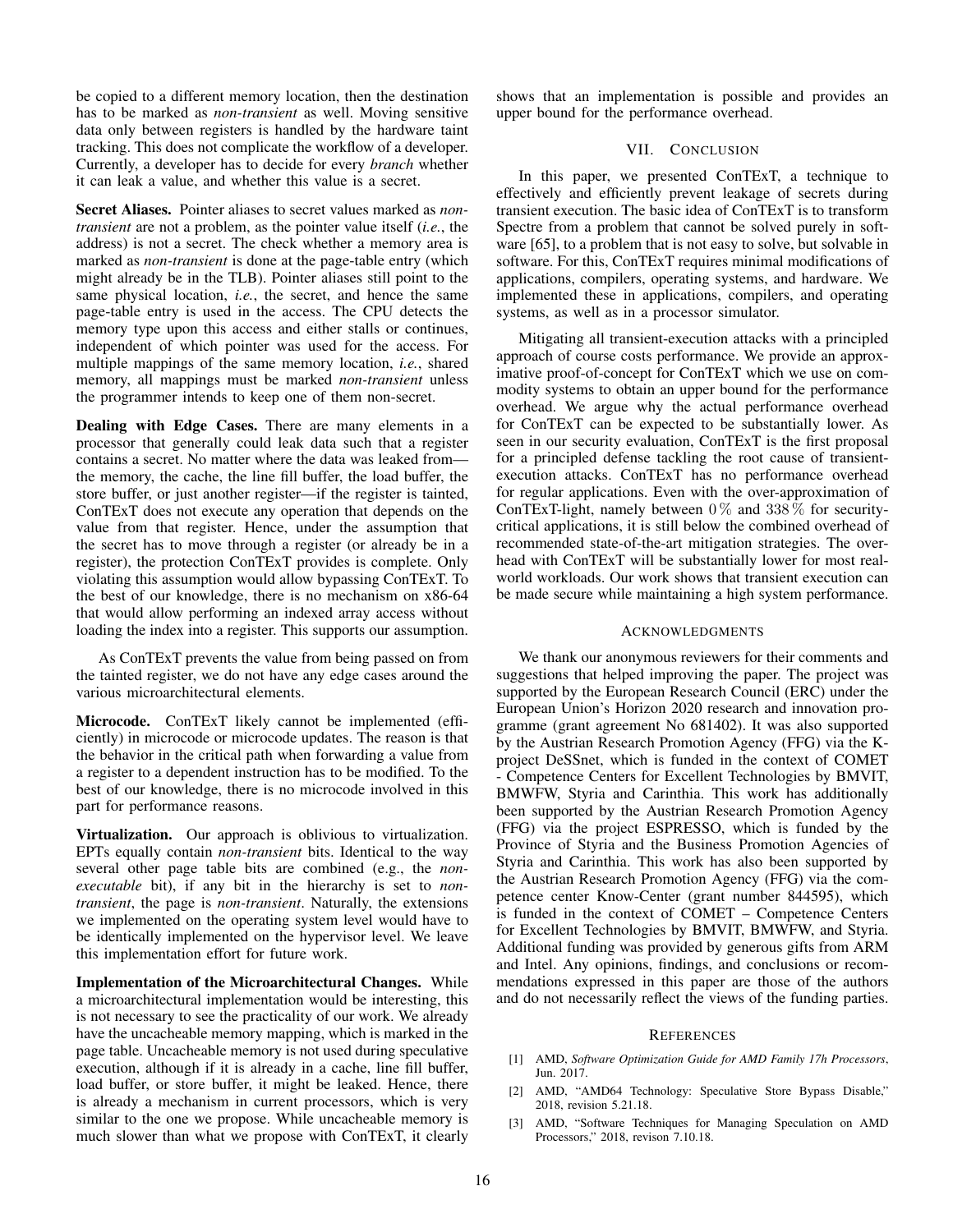- [4] AMD, "Software techniques for managing speculation on AMD processors," 2018.
- [5] ARM Limited, "Vulnerability of Speculative Processors to Cache Timing Side-Channel Mechanism," 2018.
- [6] S. Arzt, S. Rasthofer, C. Fritz, E. Bodden, A. Bartel, J. Klein, Y. Le Traon, D. Octeau, and P. McDaniel, "Flowdroid: Precise context, flow, field, object-sensitive and lifecycle-aware taint analysis for android apps," *Acm Sigplan Notices*, 2014.
- [7] S. Bhattacharya, C. Maurice, S. Bhasin, and D. Mukhopadhyay, "Template attack on blinded scalar multiplication with asynchronous perf-ioctl calls," *Cryptology ePrint Archive, Report 2017/968*, 2017.
- [8] A. Bhattacharyya, A. Sandulescu, M. Neugschwandtner, A. Sorniotti, B. Falsafi, M. Payer, and A. Kurmus, "SMoTherSpectre: exploiting speculative execution through port contention," in *CCS*, 2019.
- [9] N. Binkert, B. Beckmann, G. Black, S. K. Reinhardt, A. Saidi, A. Basu, J. Hestness, D. R. Hower, T. Krishna, S. Sardashti *et al.*, "The gem5 simulator," *ACM SIGARCH computer architecture news*, 2011.
- [10] D. D. Boggs, R. Segelken, M. Cornaby, N. Fortino, S. Chaudhry, D. Khartikov, A. Mooley, N. Tuck, and G. Vreugdenhil, "Memory type which is cacheable yet inaccessible by speculative instructions,' 2019, uS Patent App. 16/022,274.
- [11] A. Brahmakshatriya, P. Kedia, D. P. McKee, D. Garg, A. Lal, A. Rastogi, H. Nemati, A. Panda, and P. Bhatu, "Confllvm: A compiler for enforcing data confidentiality in low-level code," in *EuroSys*, 2019.
- [12] R. Branco, K. Hu, K. Sun, and H. Kawakami, "Efficient mitigation of side-channel based attacks against speculative execution processing architectures," 2019, uS Patent App. 16/023,564.
- [13] C. Canella, D. Genkin, L. Giner, D. Gruss, M. Lipp, M. Minkin, D. Moghimi, F. Piessens, M. Schwarz, B. Sunar, J. Van Bulck, and Y. Yarom, "Fallout: Leaking Data on Meltdown-resistant CPUs," in *CCS*, 2019.
- [14] C. Canella, J. Van Bulck, M. Schwarz, M. Lipp, B. von Berg, P. Ortner, F. Piessens, D. Evtyushkin, and D. Gruss, "A Systematic Evaluation of Transient Execution Attacks and Defenses," in *USENIX Security Symposium*, 2019.
- [15] S. A. Carr and M. Payer, "Datashield: Configurable data confidentiality and integrity," in *AsiaCCS*, 2017.
- [16] C. Carruth, "RFC: Speculative Load Hardening (a Spectre variant #1 mitigation)," Mar. 2018.
- [17] G. Chen, S. Chen, Y. Xiao, Y. Zhang, Z. Lin, and T. H. Lai, "SgxPectre Attacks: Stealing Intel Secrets from SGX Enclaves via Speculative Execution," in *EuroS&P*, 2019.
- [18] W. Cheng, Q. Zhao, B. Yu, and S. Hiroshige, "Tainttrace: Efficient flow tracing with dynamic binary rewriting," in *ISCC*, 2006.
- [19] J. Chow, B. Pfaff, T. Garfinkel, K. Christopher, and M. Rosenblum, "Understanding data lifetime via whole system simulation," in *USENIX Security*, 2004.
- [20] T. Downs, "Where do interrupts happen?" Aug. 2019. [Online]. Available: https://travisdowns.github.io/blog/2019/08/20/interrupts.html
- [21] ECLYPSIUM, "System Management Mode Speculative Execution Attacks," May 2018. [Online]. Available: https://blog.eclypsium.com/ 2018/05/17/system-management-mode-speculative-execution-attacks/
- [22] D. Evtyushkin and D. Ponomarev, "Covert channels through random number generator: Mechanisms, capacity estimation and mitigations," in *CCS*, 2016.
- [23] D. Evtyushkin, D. Ponomarev, and N. Abu-Ghazaleh, "Jump over aslr: Attacking branch predictors to bypass aslr," in *MICRO*, 2016.
- [24] D. Evtyushkin, R. Riley, N. C. Abu-Ghazaleh, ECE, and D. Ponomarev, "BranchScope: A New Side-Channel Attack on Directional Branch Predictor," in *ASPLOS*, 2018.
- [25] A. Fog, "The microarchitecture of Intel, AMD and VIA CPUs: An optimization guide for assembly programmers and compiler makers," 2016.
- [26] Q. Ge, Y. Yarom, D. Cock, and G. Heiser, "A Survey of Microarchitectural Timing Attacks and Countermeasures on Contemporary Hardware," *Journal of Cryptographic Engineering*, 2016.
- [27] A. F. Glew and G. J. Hinton, "Method and apparatus for processing memory-type information within a microprocessor," 1995, european Patent Office EP0783735A4.
- [28] B. Gregg, "KPTI/KAISER Meltdown Initial Performance Regressions," 2018.
- [29] D. Gruss, D. Hansen, and B. Gregg, "Kernel Isolation: From an Academic Idea to an Efficient Patch for Every Computer," *USENIX ;login*, 2018.
- [30] D. Gruss, M. Lipp, M. Schwarz, R. Fellner, C. Maurice, and S. Mangard, "KASLR is Dead: Long Live KASLR," in *ESSoS*, 2017.
- [31] D. Gruss, C. Maurice, and S. Mangard, "Rowhammer.js: A Remote Software-Induced Fault Attack in JavaScript," in *DIMVA*, 2016.
- [32] D. Gruss, C. Maurice, K. Wagner, and S. Mangard, "Flush+Flush: A Fast and Stealthy Cache Attack," in *DIMVA*, 2016.
- [33] D. Gruss, M. Schwarz, and M. Lipp, "Meltdown: Basics, Details, Consequences," *BlackHat USA*, 2018.
- [34] M. Guri, M. Monitz, Y. Mirski, and Y. Elovici, "Bitwhisper: Covert signaling channel between air-gapped computers using thermal manipulations," in *IEEE CSF*, 2015.
- [35] J. Horn, "speculative execution, variant 4: speculative store bypass," 2018.
- [36] Intel, "Intel Analysis of Speculative Execution Side Channels," Jul. 2018. [Online]. Available: https://software.intel.com/securitysoftware-guidance/api-app/sites/default/files/336983-Intel-Analysisof-Speculative-Execution-Side-Channels-White-Paper.pdf
- [37] ——, "Retpoline: A Branch Target Injection Mitigation," Jun. 2018, revision 003.
- [38] ——, "Speculative Execution Side Channel Mitigations," 2018, revision 3.0.
- [39] ——, "Deep Dive: CPUID Enumeration and Architectural MSRs," May 2019. [Online]. Available: https://software.intel.com/security-software-guidance/insights/ deep-dive-cpuid-enumeration-and-architectural-msrs#MDS-CPUID
- [40] ——, "Deep Dive: Intel Analysis of Microarchitectural Data Sampling," 2019.
- [41] Intel, "Intel 64 and IA-32 Architectures Optimization Reference Manual," 2019.
- [42] Intel, "Intel 64 and IA-32 Architectures Software Developer's Manual, Volume 3 (3A, 3B & 3C): System Programming Guide," 2019.
- [43] A. Ionescu, "Windows 17035 Kernel ASLR/VA Isolation In Practice (like Linux KAISER)." 2017. [Online]. Available: https: //twitter.com/aionescu/status/930412525111296000
- [44] G. Irazoqui, T. Eisenbarth, and B. Sunar, "Cross processor cache attacks," in *AsiaCCS*, 2016.
- [45] J. Jaeyeon and Y. Zhu, "Sensitive data tracking using dynamic taint analysis," 2014. [Online]. Available: https://patents.google.com/ patent/US9548986B2
- [46] kernel.org, "Documentation: Document array index nospec kernel version v4.16-rc1," 2018. [Online]. Available: https://www.kernel.org/ doc/Documentation/speculation.txt
- [47] K. N. Khasawneh, E. M. Koruyeh, C. Song, D. Evtyushkin, D. Ponomarev, and N. Abu-Ghazaleh, "SafeSpec: Banishing the Spectre of a Meltdown with Leakage-Free Speculation," in *DAC*, 2019.
- [48] V. Kiriansky, I. Lebedev, S. Amarasinghe, S. Devadas, and J. Emer, "DAWG: A Defense Against Cache Timing Attacks in Speculative Execution Processors," *ePrint 2018/418*, May 2018.
- [49] V. Kiriansky and C. Waldspurger, "Speculative Buffer Overflows: Attacks and Defenses," *arXiv:1807.03757*, 2018.
- [50] P. Kocher, J. Horn, A. Fogh, D. Genkin, D. Gruss, W. Haas, M. Hamburg, M. Lipp, S. Mangard, T. Prescher, M. Schwarz, and Y. Yarom, "Spectre Attacks: Exploiting Speculative Execution," in *S&P*, 2019.
- [51] E. M. Koruyeh, K. Khasawneh, C. Song, and N. Abu-Ghazaleh, "Spectre Returns! Speculation Attacks using the Return Stack Buffer," in *WOOT*, 2018.
- [52] V. Kuznetsov, L. Szekeres, M. Payer, G. Candea, R. Sekar, and D. Song, "Code-Pointer Integrity," in *OSDI*, 2014.
- [53] M. Larabel, "Bisected: The Unfortunate Reason Linux 4.20 Is Running Slower," Nov. 2018.
- [54] C. Lattner and V. S. Adve, "LLVM: A compilation framework for lifelong program analysis & transformation," in *IEEE / ACM Inter-*